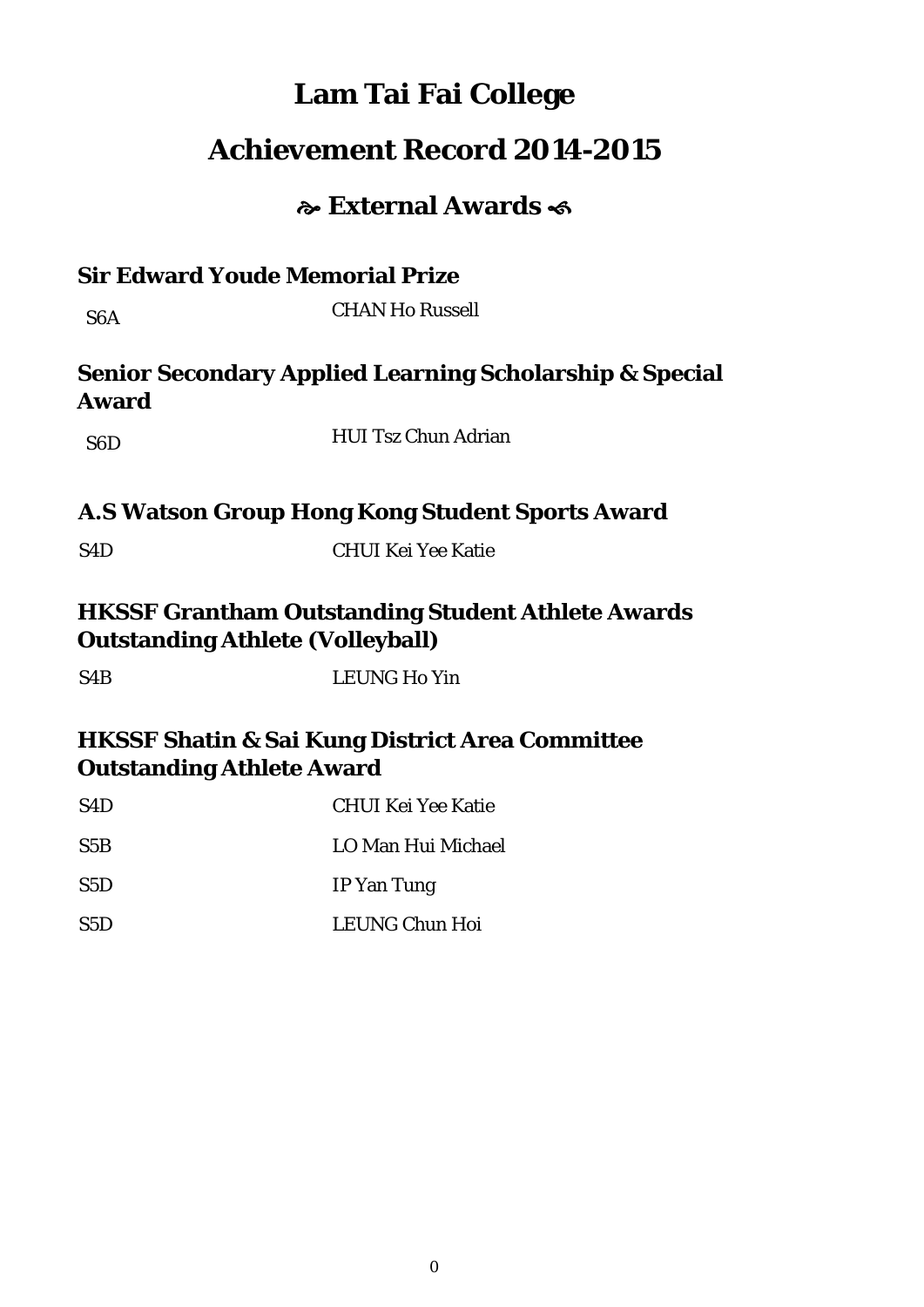# **Sports Achievements**

## **Fencing**

## **HKSSF Inter-school Fencing Competition (New Territories) 2014-2015**

## **Team**

**Boys Overall Champion**

| <b>Boys Epee</b>    | 2 <sup>nd</sup> Runner-up |                  |                            |
|---------------------|---------------------------|------------------|----------------------------|
| S <sub>4</sub> B    | <b>LEE Tsz To</b>         | S <sub>4</sub> C | <b>CHAN Kin Fu</b>         |
| S <sub>4</sub> B    | <b>LEUNG Yue Sheng</b>    | S <sub>6</sub> D | <b>LEUNG Pok Hoi</b>       |
|                     |                           |                  |                            |
| <b>Boys Foil</b>    | <b>Champion</b>           |                  |                            |
| S <sub>1</sub> A    | <b>CHAN Leung Ho</b>      | S <sub>4</sub> C | <b>LAW Wing Fung Alvin</b> |
| S <sub>3</sub> B    | <b>YUNG Long Ting</b>     | S <sub>6</sub> A | <b>CHAN Wun Sang</b>       |
|                     |                           |                  |                            |
| <b>Boys Sabre</b>   | <b>Champion</b>           |                  |                            |
| S5B                 | <b>TSANG Ho Fung</b>      | S <sub>6</sub> C | <b>CHAN Cheuk Him</b>      |
| S5B                 | <b>WONG Man Hoi</b>       | S <sub>6</sub> D | <b>WONG Long Kei</b>       |
|                     |                           |                  |                            |
| <b>Individual</b>   |                           |                  |                            |
| <b>Boys A Grade</b> |                           |                  |                            |
| Epee                | Champion                  | S <sub>6</sub> D | <b>LEUNG Pok Hoi</b>       |
| Foil                | Champion                  | S <sub>6</sub> A | <b>CHAN Wun Sang</b>       |
| <b>Sabre</b>        | Champion                  | S <sub>6</sub> C | <b>CHAN Cheuk Him</b>      |
|                     | 2 <sup>nd</sup> Runner-up | S <sub>6</sub> D | <b>WONG Long Kei</b>       |
|                     |                           |                  |                            |

#### **Boys C Grade**

| Foil | 1 <sup>st</sup> Runner-up | <b>CHAN Leung Ho</b> |
|------|---------------------------|----------------------|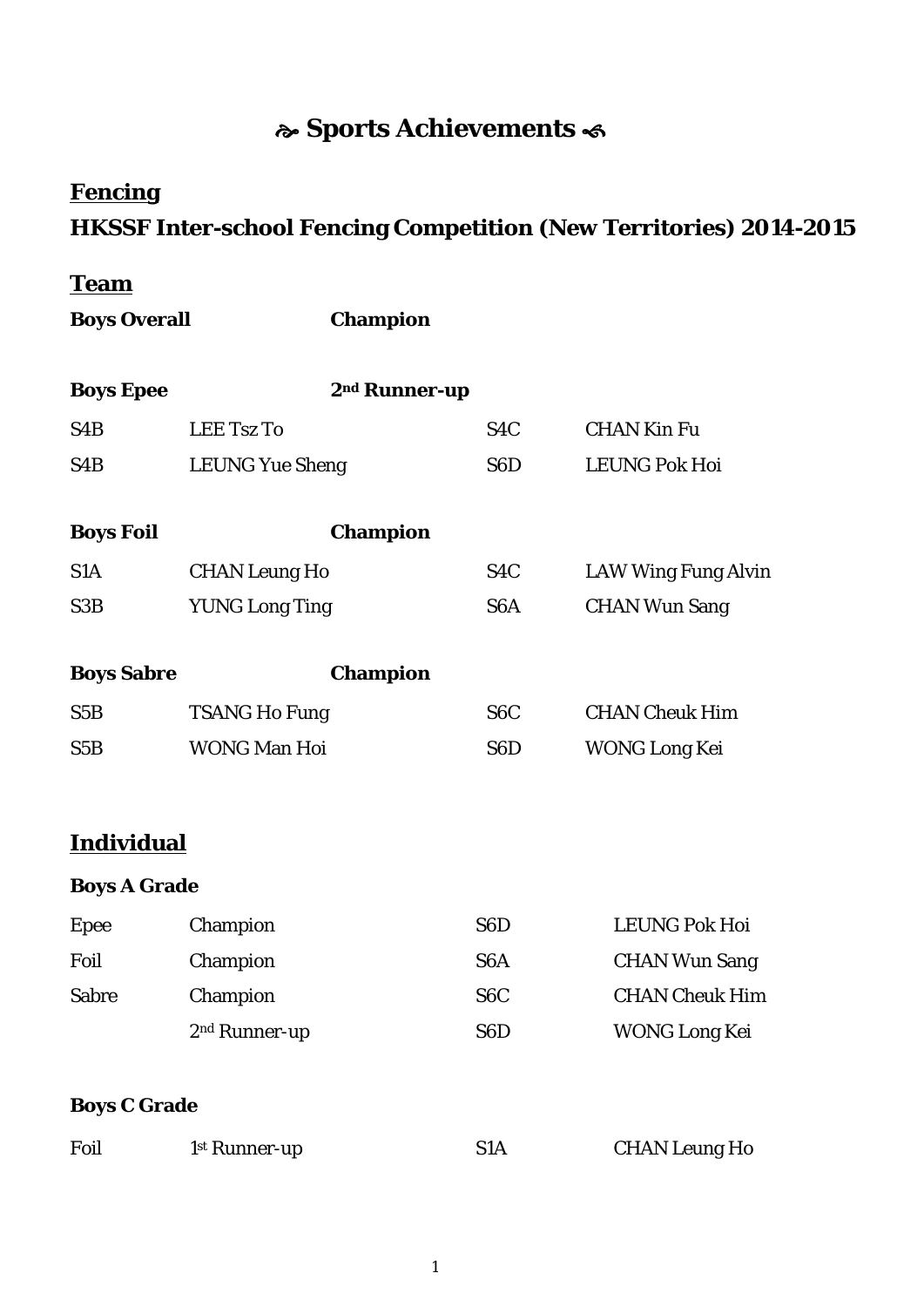# **Fencing**

# **HKSSF Inter-school Fencing Competition (New Territories) 2014-2015**

| <b>Girls Overall</b> |                              | <b>Champion</b> |                  |                              |
|----------------------|------------------------------|-----------------|------------------|------------------------------|
| <b>Girls Epee</b>    |                              | 1st Runner-up   |                  |                              |
| S3A                  | XU Qi                        |                 | S4B              | <b>CHAN Wing Lam Tiffany</b> |
| S3B                  | <b>LEE Tsz Ying</b>          |                 | S <sub>5</sub> C | <b>CHAN Kwan Ting Wendy</b>  |
| <b>Girls Foil</b>    |                              | 6th Place       |                  |                              |
| S <sub>1</sub> A     | <b>FUNG Sze Ching CHerie</b> |                 | S <sub>2</sub> A | <b>CHEUNG Ovin</b>           |
| S <sub>2</sub> A     | <b>CHEUNG Sien Yu</b>        |                 | S <sub>2</sub> D | <b>TSANG Stephanie</b>       |
| S3D                  | <b>CHANG Wan Ki</b>          |                 |                  |                              |
| <b>Girls Sabre</b>   |                              | <b>Champion</b> |                  |                              |
| S <sub>2</sub> A     | <b>CHU Wing Kiu</b>          |                 | S <sub>3</sub> A | LEE Hoi Yan                  |
| S <sub>2</sub> D     | <b>MAK Wing Yin</b>          |                 | S <sub>3</sub> A | YEUNG Cheuk Hei              |
| <b>Individual</b>    |                              |                 |                  |                              |
| <b>Girls A Grade</b> |                              |                 |                  |                              |
| Epee                 | 1st Runner-up                |                 | S <sub>5</sub> C | <b>CHAN Kwan Ting Wendy</b>  |
| <b>Girls B Grade</b> |                              |                 |                  |                              |
| <b>Epee</b>          | 1st Runner-up                |                 | S <sub>3</sub> A | XU Qi                        |
| <b>Sabre</b>         | 2 <sup>nd</sup> Runner-up    |                 | S <sub>3</sub> A | LEE Hoi Yan                  |
| <b>Girls C Grade</b> |                              |                 |                  |                              |
| Epee                 | 1st Runner-up                |                 | S1D              | LO Wing Hei                  |
|                      | 2 <sup>nd</sup> Runner-up    |                 | S <sub>1</sub> C | <b>KO Lok Man</b>            |
| <b>Sabre</b>         | Champion                     |                 | S <sub>2</sub> A | <b>CHU Wing Kiu</b>          |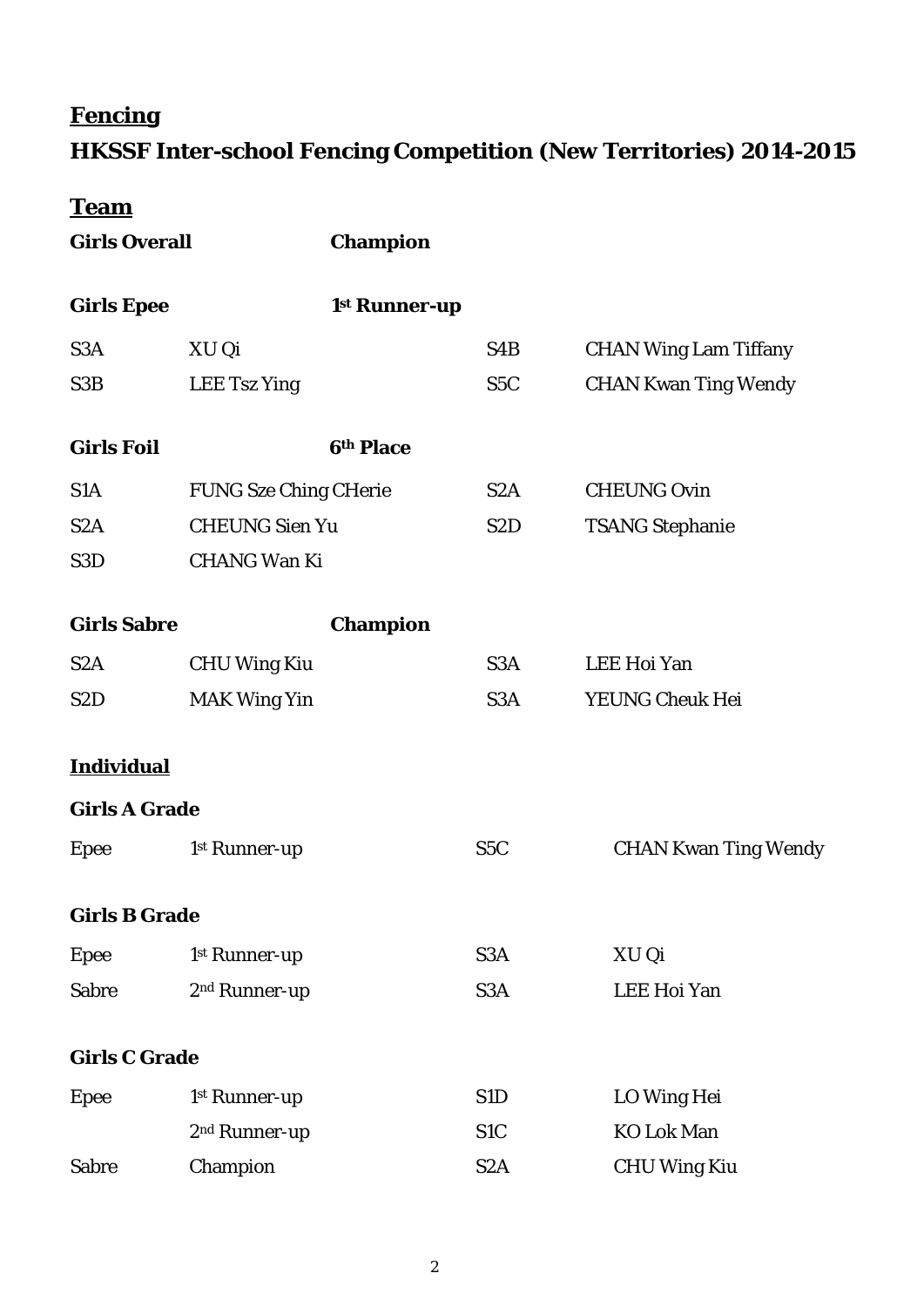## **Athletics**

### **HKSSF Shatin & Sai Kung District Inter-School Athletics Championships 2014-2015**

| <b>Girls B Grade</b> | 1 <sup>st</sup> Runner-up |
|----------------------|---------------------------|
|                      |                           |

| S <sub>2</sub> A     | <b>LEE Sin Yee</b>         | S4A              | <b>Thompson Wing Laam Yolanda</b> |
|----------------------|----------------------------|------------------|-----------------------------------|
| S <sub>3</sub> A     | <b>LAU Mong Yan</b>        | S4B              | LEUNG Ching Chi Gigi              |
| S <sub>3</sub> A     | <b>LEE Hoi Yan</b>         | S4B              | <b>TSE Pui Ying</b>               |
| S <sub>3</sub> D     | <b>KWONG Sik Waaih</b>     | S <sub>4</sub> D | <b>CHUI Kei Yee Katie</b>         |
| S <sub>3</sub> D     | <b>WU WU Carmen</b>        | S <sub>4</sub> D | <b>KWOK Tsz Lam</b>               |
| S <sub>4</sub> A     | <b>HUNG Wing Yan Winne</b> | S <sub>4</sub> D | <b>LAI Cheuk Yuet lucky</b>       |
|                      |                            |                  |                                   |
| <b>Individual</b>    |                            |                  |                                   |
| <b>Girls A Grade</b> |                            |                  |                                   |
| 100m                 | 1st runner up              | S <sub>5</sub> D | <b>IP Yan Tung</b>                |
|                      |                            |                  |                                   |
| <b>Girls B Grade</b> |                            |                  |                                   |
| 4x400m               | 2nd runner up              |                  |                                   |
| S <sub>3</sub> A     | <b>LAU Mong Yan</b>        | S4B              | LEUNG Ching Chi Gigi              |
| S <sub>3</sub> A     | <b>LEE Hoi Yan</b>         | S <sub>4</sub> D | <b>CHUI Kei Yee Katie</b>         |
| S <sub>4</sub> A     | <b>HUNG Wing Yan Winne</b> |                  |                                   |
|                      |                            |                  |                                   |
| 4x100m               | 2nd runner up              |                  |                                   |
| S <sub>3</sub> D     | <b>KWONG Sik Waaih</b>     | S4B              | <b>TSE Pui Ying</b>               |
| S3D                  | <b>WU WU Carmen</b>        | S <sub>4</sub> D | <b>LAI Cheuk Yuet Lucky</b>       |
|                      |                            |                  |                                   |
| 100m                 | 1st runner up              | S4B              | <b>TSE Pui Ying</b>               |
| 200m                 | 2nd runner up              | S4B              | <b>TSE Pui Ying</b>               |
| 400m                 | <b>Champion</b>            | S <sub>3</sub> A | <b>LAU Mong Yan</b>               |
| <b>800m</b>          | <b>Champion</b>            | S <sub>3</sub> A | <b>LAU Mong Yan</b>               |
| <b>Javelin</b>       | <b>Champion</b>            | S <sub>3</sub> A | <b>LEE Hoi Yan</b>                |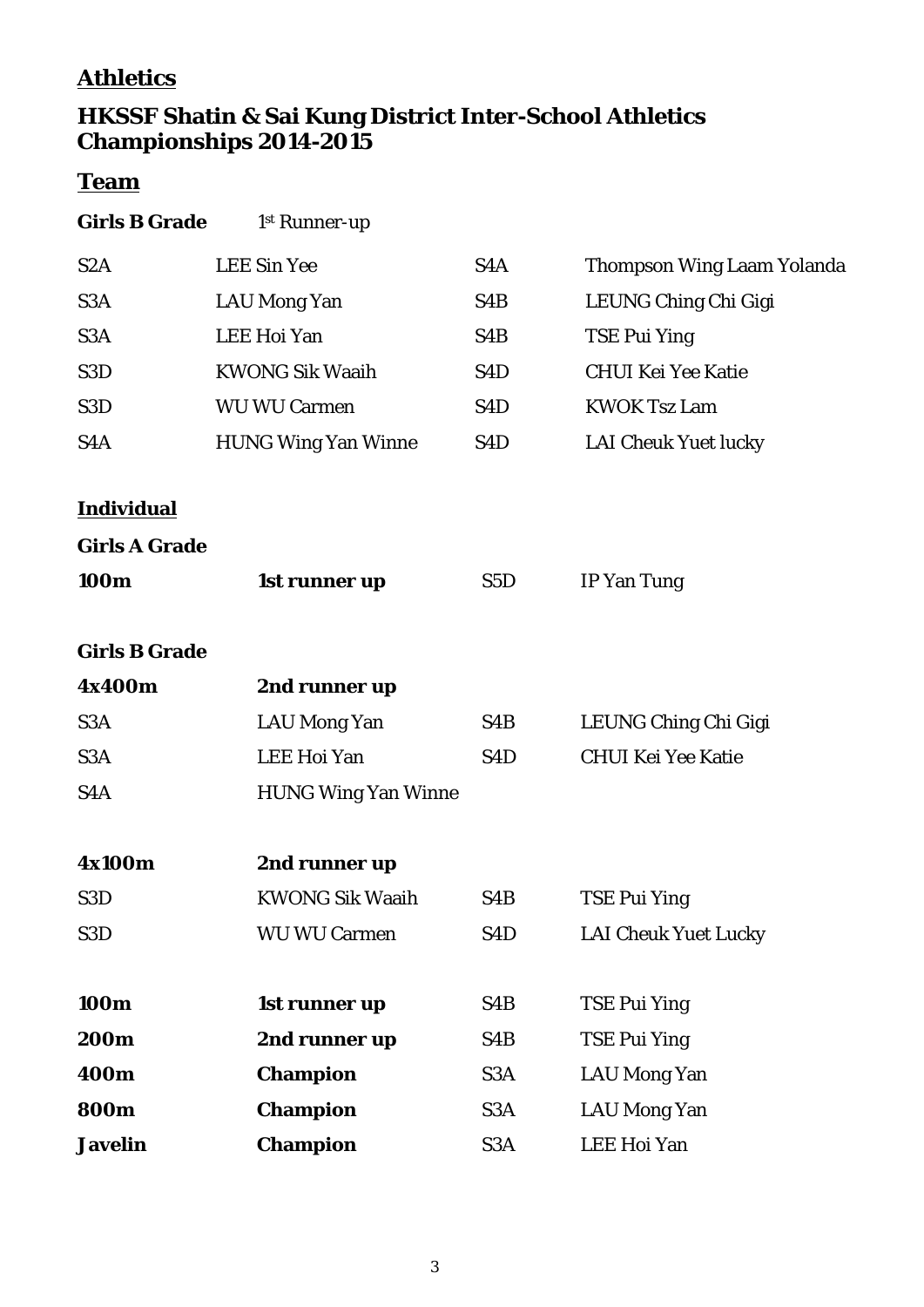## **Badminton HKSSF Shatin & Sai Kung District Inter-school Badminton Competition 2014-2015**

#### **Team**

**Boys B Grade 5th Place**

| S <sub>3</sub> A | LIM Tsz Leung                   | S4B | POON Cheuk Fai               |
|------------------|---------------------------------|-----|------------------------------|
| S <sub>3</sub> B | <b>LEE Cheuk Long</b>           | S4D | <b>LEUNG Kwan To</b>         |
| S <sub>3</sub> C | LO Man Yin                      | S4D | <b>TANG Zi Yuan Einstein</b> |
| S <sub>4</sub> A | <b>CHOW Siu Hei Christopher</b> |     |                              |

| <b>Girls A Grade</b> |                         | 5th Place |                  |                       |
|----------------------|-------------------------|-----------|------------------|-----------------------|
| S <sub>5</sub> C     | <b>FOK Ling Yan</b>     |           | S <sub>6</sub> D | <b>CHEUNG Hui Lam</b> |
| S <sub>5</sub> C     | <b>KEUNG Ching Tung</b> |           | S <sub>6</sub> C | CHIU Wing Ki          |
| S <sub>5</sub> C     | <b>LUM Tsz Kwan</b>     |           | S <sub>6</sub> B | LEUNG Nga In          |

| <b>Girls B Grade</b> |                            | 5th Place |                  |                       |
|----------------------|----------------------------|-----------|------------------|-----------------------|
| S <sub>1</sub> A     | <b>HO Sin Ting Jasmine</b> |           | S <sub>3</sub> A | <b>CHOW Chung Man</b> |
| S <sub>1</sub> A     | <b>KWOK Tsz Yu</b>         |           | S <sub>3</sub> A | NG Cheuk Yi           |
| S <sub>1</sub> D     | LI Sze Ting                |           |                  |                       |

## **Basketball**

## **HKSSF Shatin & Sai Kung District Inter-school Basketball Competition 2014-2015**

| <b>Boys A Grade (D II)</b> | 5th Place              |                  |                              |
|----------------------------|------------------------|------------------|------------------------------|
| S2A                        | LIU Zizhao             | S5B              | <b>CHAN Kwok Shu</b>         |
| S3B                        | <b>MOY Chee Shun</b>   | S5B              | <b>CHIU Takahiro Michael</b> |
| S <sub>4</sub> B           | <b>CHAN Long Yin</b>   | S5B              | <b>CHOW Wai Yeung</b>        |
| S <sub>4</sub> B           | <b>CHAN Pak Hin</b>    | S5B              | IP Tsun Ming                 |
| S <sub>4</sub> B           | <b>CHUNG Cheuk Yin</b> | S5B              | <b>TO Kwan Kam</b>           |
| S <sub>4</sub> B           | <b>LEUNG Ho Yin</b>    | S <sub>5</sub> C | YAU Yat Tai                  |
| S <sub>4</sub> B           | <b>TSE Man Fong</b>    |                  |                              |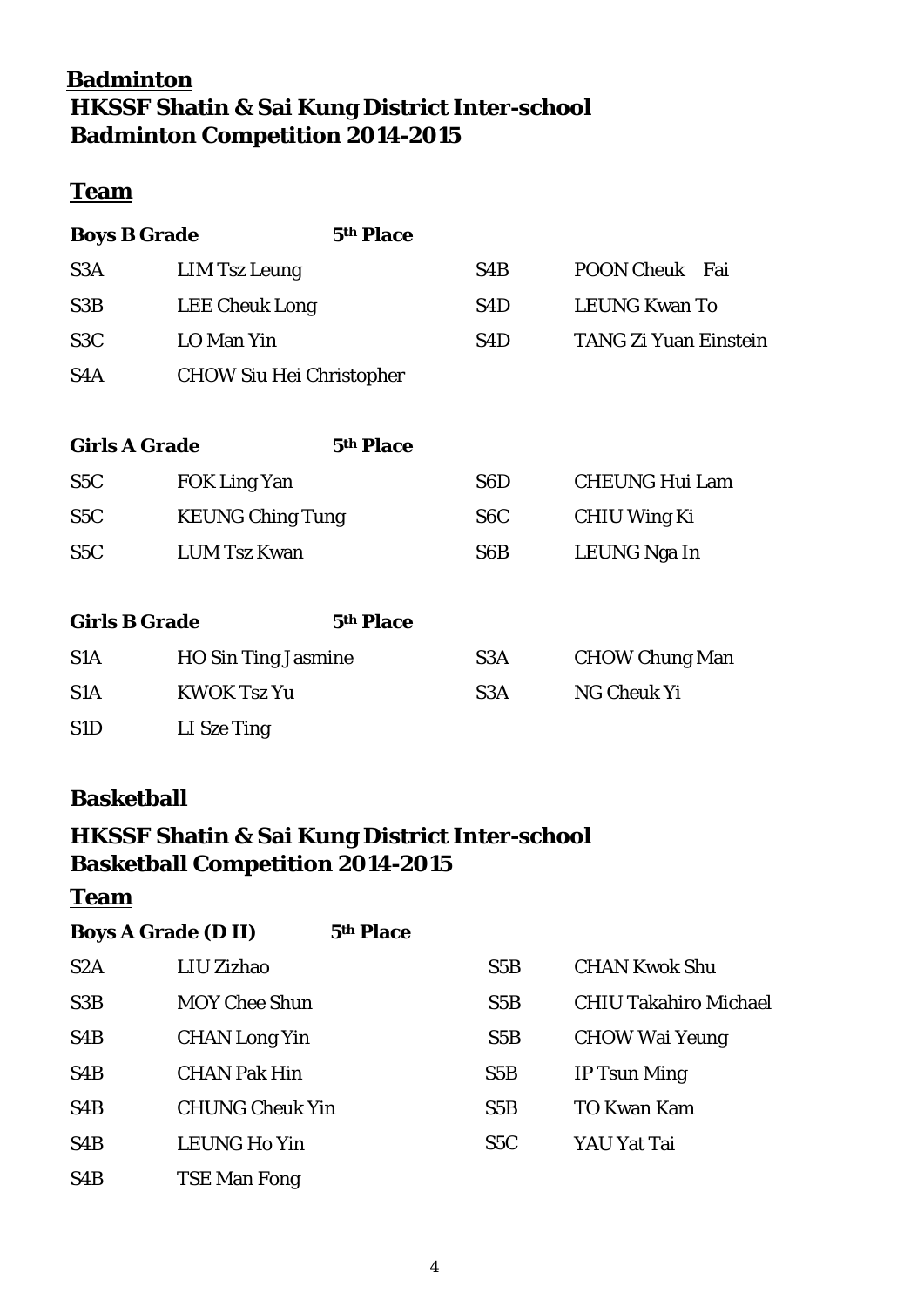## **Basketball**

## **HKSSF Shatin & Sai Kung District Inter-school Basketball Competition 2014-2015**

## **Team**

| Girls A Grade (D I) |                       | 8th Place |                  |                    |
|---------------------|-----------------------|-----------|------------------|--------------------|
| S <sub>3</sub> A    | <b>TOA Sin Yi</b>     |           | S <sub>5</sub> D | LING Ga Kei Miyuki |
| S <sub>3</sub> C    | OR Cheuk Ying         |           | S <sub>5</sub> D | IP Yan Tung        |
| S <sub>5</sub> A    | <b>CHAN Ching Lam</b> |           | S <sub>6</sub> C | CHIU Wing Ki       |
| S <sub>5</sub> C    | WU Tsz Yan            |           | S <sub>6</sub> C | LAM Kam Lai        |

| <b>Girls B Grade</b> | 8th Place<br>(D I)         |                  |                                   |
|----------------------|----------------------------|------------------|-----------------------------------|
| S <sub>2</sub> A     | <b>LEE Sin Yee</b>         | S <sub>3</sub> D | <b>TSANG Cho Yiu</b>              |
| S <sub>3</sub> A     | <b>LAI Hong Yuet</b>       | S <sub>4</sub> A | <b>LAM Wing Tung</b>              |
| S <sub>3</sub> A     | <b>MAN Nga Tung</b>        | S <sub>4</sub> A | <b>Thompson Wing Laam Yolanda</b> |
| S <sub>3</sub> C     | <b>LUI Lok Lam Rainbow</b> | S <sub>4</sub> B | LEUNG Ching Chi Gigi              |
| S <sub>3</sub> C     | <b>SIN Cheuk Ting</b>      | S <sub>4</sub> D | <b>TO Yue Fei</b>                 |
| S <sub>3</sub> D     | <b>TSANG Cho Shun</b>      |                  |                                   |

| <b>Girls C Grade</b> |                     | 6th Place (DI) |                  |  |                             |  |
|----------------------|---------------------|----------------|------------------|--|-----------------------------|--|
| S <sub>1</sub> A     | LI Yuen Shan        |                | S <sub>2</sub> A |  | LAU Wing Lam                |  |
| S <sub>1</sub> A     | <b>FAN Yee Ki</b>   |                | S <sub>2</sub> A |  | POON Ki Wing                |  |
| S <sub>1</sub> D     | <b>CHIU Tsz Yin</b> |                | S <sub>2</sub> A |  | <b>WONG King Yee</b>        |  |
| S <sub>2</sub> A     | CHU Sui Ching       |                | S2A              |  | <b>WONG Nok Ting Sarina</b> |  |

## **Cross-Country**

## **HKSSF Shatin & Sai Kung District Inter-school Cross-Country Competition 2014-2015**

|     | <b>Boys A Grade</b><br>2 <sup>nd</sup> Runner-up |     |                   |
|-----|--------------------------------------------------|-----|-------------------|
| S4C | <b>KABAKLI Kevin Umit</b>                        | S5D | LEUNG Chun Hoi    |
| S5B | LO Man Hui Michael                               |     | S6C TAM Chi Chung |
| S5B | <b>TO Kwan Kam</b>                               | S6C | LEUNG Pak Yui     |
|     | S5C YAU Yat Tai                                  | S6D | LEUNG Tsz Chung   |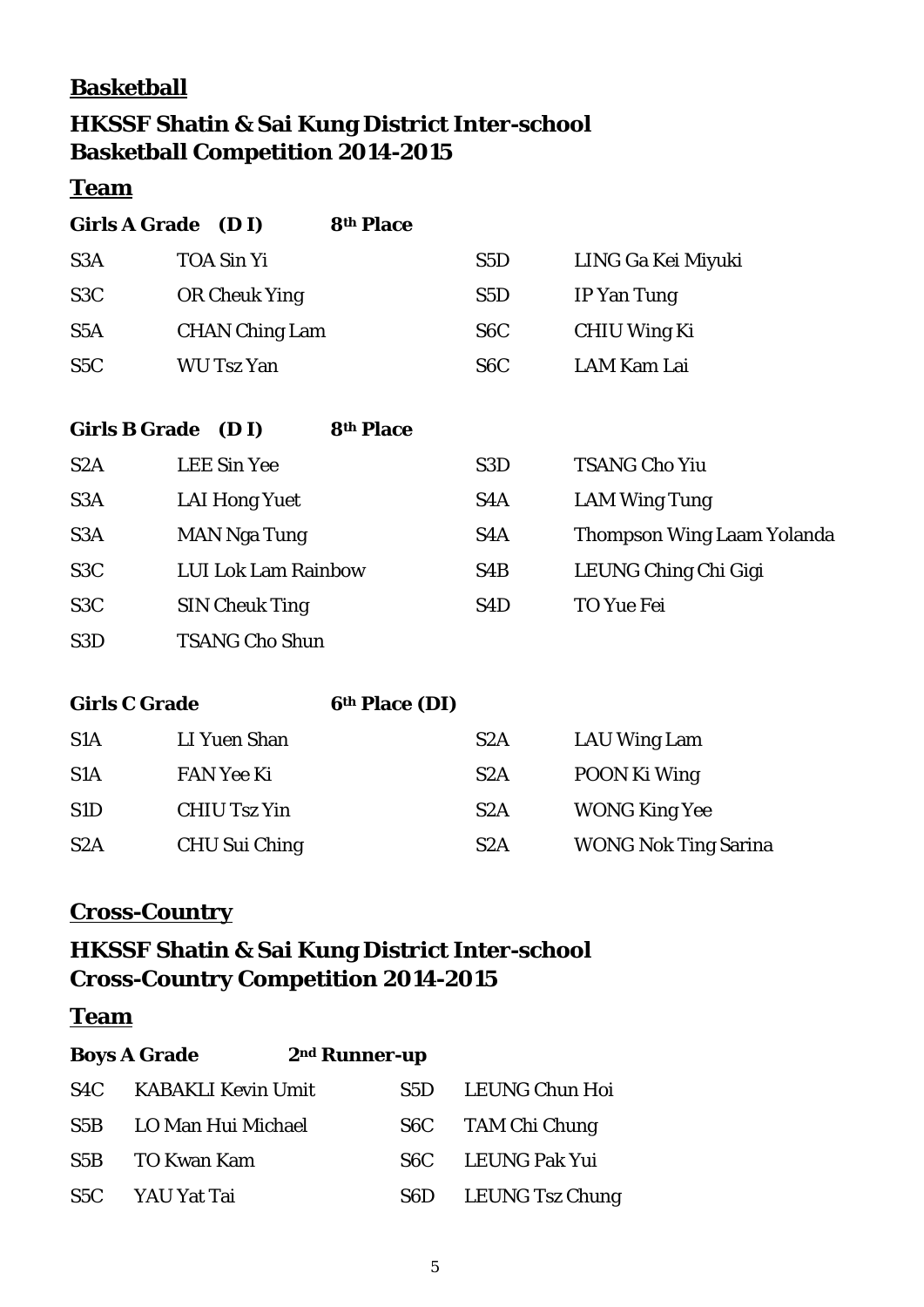## **Cross-Country**

## **HKSSF Shatin & Sai Kung District Inter-school Cross-Country Competition 2014-2015**

## **Team**

|     | <b>Boys A Grade</b>       | 2 <sup>nd</sup> Runner-up |                  |                 |
|-----|---------------------------|---------------------------|------------------|-----------------|
| S4C | <b>KABAKLI Kevin Umit</b> |                           | S5D.             | LEUNG Chun Hoi  |
| S5B | LO Man Hui Michael        |                           | S <sub>6</sub> C | TAM Chi Chung   |
| S5B | TO Kwan Kam               |                           | S6C.             | LEUNG Pak Yui   |
| S5C | YAU Yat Tai               |                           | S6D              | LEUNG Tsz Chung |
|     |                           |                           |                  |                 |

## **Girls A Grade 8th Place**

| S5A CHAN Ching Lam | S5D CHAN Ching Sze Cecilia |
|--------------------|----------------------------|
| S5A TAM Ka Ching   | S5D CHAN Ching Hei Hillary |
| S5C WU Tsz Yan     | S5D CHAN Wing Lam          |
| S5C CHAN Chung Man | S5D IP Yan Tung            |

|     | <b>Girls B Grade</b>  | 3rd Runner-up |                           |
|-----|-----------------------|---------------|---------------------------|
|     | S3A NG Cheuk Yi       |               | S4A HUNG Wing Yan         |
|     | S3A Lau Mon Yan       |               | S4B TSE Pui Ying          |
| S3A | XU Qi                 |               | S4B LEUNG Ching Chi Gigi  |
|     | S3B NG Yuen Tung Yuko | S4D           | <b>CHUI Kei Yee Katie</b> |

|                  | <b>Girls C Grade</b><br>3rd Runner-up |                  |                   |
|------------------|---------------------------------------|------------------|-------------------|
| S1A              | <b>CHAN Hoi Ting Anise</b>            | S <sub>2</sub> A | POON Ki Wing      |
| S <sub>1</sub> A | <b>MOK Sin Yan</b>                    | S <sub>2</sub> A | LEE Yee Kwan      |
| S1A              | LI Yuen Shan                          | S2A              | CHU Sui Ching     |
| S1D              | LO Wing Hei                           |                  | S2A WONG Shu Wing |

## **Individual**

| <b>Boys B Grade</b>  | 2 <sup>nd</sup> Runner-up | S <sub>3</sub> A | HO Kin Ming               |
|----------------------|---------------------------|------------------|---------------------------|
| <b>Girls B Grade</b> | <b>Champion</b>           | S <sub>3</sub> A | LAU Mong Yan              |
|                      | 9th Place                 | S <sub>4</sub> D | <b>CHUI Kei Yee Katie</b> |
| <b>Girls C Grade</b> | 3rd Runner-up             | S <sub>1</sub> A | <b>MOK Sin Yan</b>        |
|                      | 6th Place                 | S <sub>2</sub> A | POON Ki Wing              |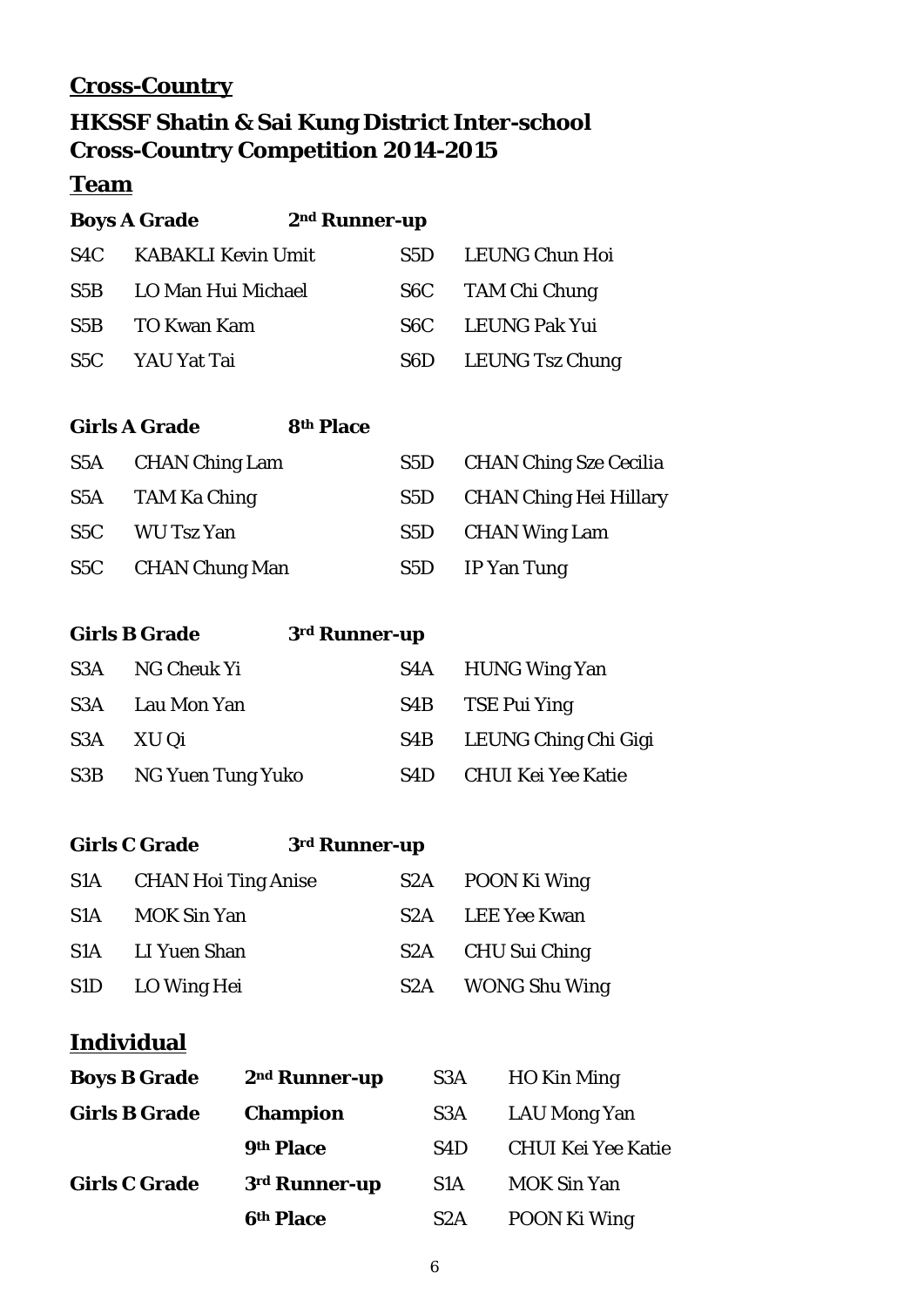## **Cycling**

# **School Sports Programme - Outreach Coaching Cycling Competition Series 1 2014-2015**

### **Individual**

| <b>Boys C Grade</b>       | <b>Champion</b>           | S <sub>1</sub> A | <b>AU YEUNG Hoi Hin</b>    |  |  |  |
|---------------------------|---------------------------|------------------|----------------------------|--|--|--|
| <b>Boys B Grade</b>       | 1 <sup>st</sup> Runner up | S3A              | <b>FONG Cheuk Shan</b>     |  |  |  |
| <b>Girls B Grade</b>      | 2 <sup>nd</sup> Runner up | S4A              | <b>CHAN Hong Yau Jamie</b> |  |  |  |
| <b>Series 2 2014-2015</b> |                           |                  |                            |  |  |  |
| <b>Individual</b>         |                           |                  |                            |  |  |  |
| <b>Boys C Grade</b>       | <b>Champion</b>           | S1A              | <b>AU YEUNG Hoi Hin</b>    |  |  |  |
| <b>Boys B Grade</b>       | 1 <sup>st</sup> Runner up | S3A              | <b>FONG Cheuk Shan</b>     |  |  |  |
| <b>Boys B Grade</b>       | <b>Champion</b>           | S3A              | HO Kin Ming                |  |  |  |
| <b>Series 3 2014-2015</b> |                           |                  |                            |  |  |  |
| <b>Individual</b>         |                           |                  |                            |  |  |  |
| <b>Boys C Grade</b>       | 1 <sup>st</sup> Runner up | S1A              | <b>AU YEUNG Hoi Hin</b>    |  |  |  |
| <b>Boys B Grade</b>       | 2 <sup>nd</sup> Runner up | S1A              | <b>WONG Cheuk Hei</b>      |  |  |  |

#### **Football**

## **HKSSF Shatin & Sai Kung District Inter-school Football Competition 2014-2015**

| <b>Boys A Grade</b> (DI) |                           | 2 <sup>nd</sup> Runner-up |                  |                       |
|--------------------------|---------------------------|---------------------------|------------------|-----------------------|
| S <sub>4</sub> C         | <b>CHAN Kin Fu</b>        |                           | S <sub>6</sub> A | <b>SHUM Ka Ho</b>     |
| S <sub>4</sub> C         | <b>CHEUNG Sik Yuen</b>    |                           | S <sub>6</sub> A | <b>WU Yiu Chuen</b>   |
| S <sub>4</sub> C         | <b>CHU Chun Kiu</b>       |                           | S <sub>6</sub> C | <b>CHAN Siu Kwan</b>  |
| S <sub>4</sub> C         | <b>KABAKLI Kevin Umit</b> |                           | S <sub>6</sub> C | <b>LAI Cheuk Fung</b> |
| S <sub>4</sub> C         | <b>WONG Yuk Pui</b>       |                           | S <sub>6</sub> C | LEUNG Pak Yui         |
| S <sub>4</sub> D         | <b>POON Shing Tung</b>    |                           | S <sub>6</sub> C | <b>TAM Chi Chung</b>  |
| S5B                      | LO Kwan Ho Kenny          |                           | S <sub>6</sub> D | YIM Tsz Wai           |
| S5C                      | <b>CHEUNG Nok</b>         |                           | S <sub>6</sub> D | YIP Ka Shing          |
| S5C                      | <b>GRABO Marko</b>        |                           | S6D              | YIP Yu Tung           |
| S <sub>6</sub> A         | <b>HUI Ka Hin</b>         |                           |                  |                       |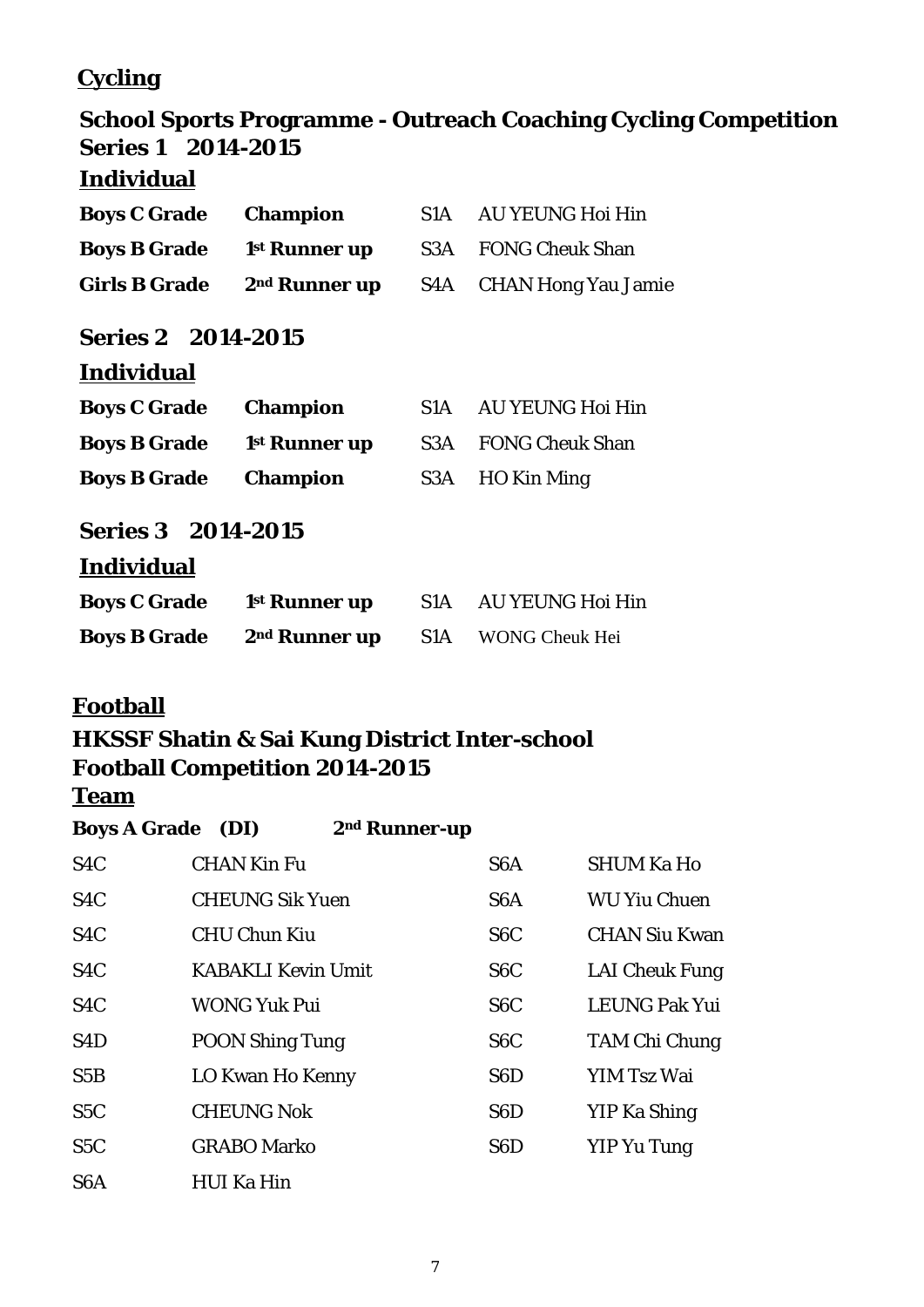## **Football**

# **HKSSF Shatin & Sai Kung District Inter-school Football Competition 2014-2015**

**Team**

**Boys B Grade (DI) 7th Place** 

| S <sub>1</sub> B | <b>MOK Wai Hin</b>         | S <sub>3</sub> B | <b>IP Cheuk Nam</b>   |
|------------------|----------------------------|------------------|-----------------------|
| S <sub>2</sub> A | <b>SHUM Pui Ming</b>       | S <sub>3</sub> B | <b>WONG Tik Ka</b>    |
| S <sub>2</sub> C | LAI Lik Chi                | S <sub>3</sub> C | <b>CHENG Colin</b>    |
| S <sub>3</sub> A | <b>SEA Long Ching</b>      | S <sub>4</sub> B | <b>TSANG Ho Keung</b> |
| S <sub>3</sub> A | <b>SHUM Chak Fung</b>      | S <sub>4</sub> B | <b>WONG Chun Kit</b>  |
| S <sub>3</sub> A | <b>WU Edward Nathanael</b> | S <sub>4</sub> D | LAW Yin King          |
| S <sub>3</sub> A | <b>YUEN Sze Ho</b>         | S <sub>4</sub> D | <b>LEE Siu Nam</b>    |
| S3B              | <b>CHEUNG Cham Sum</b>     |                  |                       |

#### **Boys C Grade (DI) 8th Place**

| S <sub>1</sub> A | <b>CHAN Yip Chun</b>           | S <sub>1</sub> C | <b>BEER Ethan Cato Jefferson</b> |
|------------------|--------------------------------|------------------|----------------------------------|
| S <sub>1</sub> A | <b>CHENG Chun Yuen</b>         | S <sub>2</sub> A | <b>CHAN Chun Kiu</b>             |
| S <sub>1</sub> A | YAN Pak Yau                    | S <sub>2</sub> A | <b>CHAN Nok Yin</b>              |
| S <sub>1</sub> B | JOBE Ho Hin Sheikh Tijan Brian | S <sub>2</sub> A | <b>CHI Chun Yin</b>              |
| S <sub>1</sub> B | <b>SHUM Ming For</b>           | S <sub>2</sub> C | <b>CHEUNG Tsz Yin</b>            |
| S <sub>1</sub> C | <b>KWONG Wang Tin</b>          | S <sub>2</sub> C | <b>HUI Chun Ho</b>               |
| S <sub>1</sub> C | <b>LOK Tsz Hei</b>             | S <sub>2</sub> C | <b>TSANG Tsz Yin</b>             |
| S <sub>1</sub> D | <b>KO Tsz Ngok Anson</b>       | S <sub>2</sub> C | <b>WONG Chi Yin</b>              |
| S <sub>1</sub> D | <b>RHEE Sung Min</b>           | S <sub>2</sub> C | <b>YAU Yat Tsun Elvis</b>        |

#### **Handball**

## **HKSSF Shatin & Sai Kung District Inter-school Handball Competition 2014-2015**

| <b>Boys A Grade</b> |                        | 5th Place        |                              |
|---------------------|------------------------|------------------|------------------------------|
| S <sub>4</sub> A    | <b>HUNG Lok Kin</b>    | S <sub>5</sub> A | <b>CHAU Cheuk Nam</b>        |
| S <sub>4</sub> A    | <b>TANG Man Tik</b>    | S5B              | <b>CHOW Wai Yeung</b>        |
| S <sub>4</sub> C    | <b>TSANG Ka Lai</b>    | S5C              | YAU Yat Tai                  |
| S <sub>5</sub> A    | <b>CHAN Yin Cheung</b> | S5B              | <b>CHIU Takahiro Michael</b> |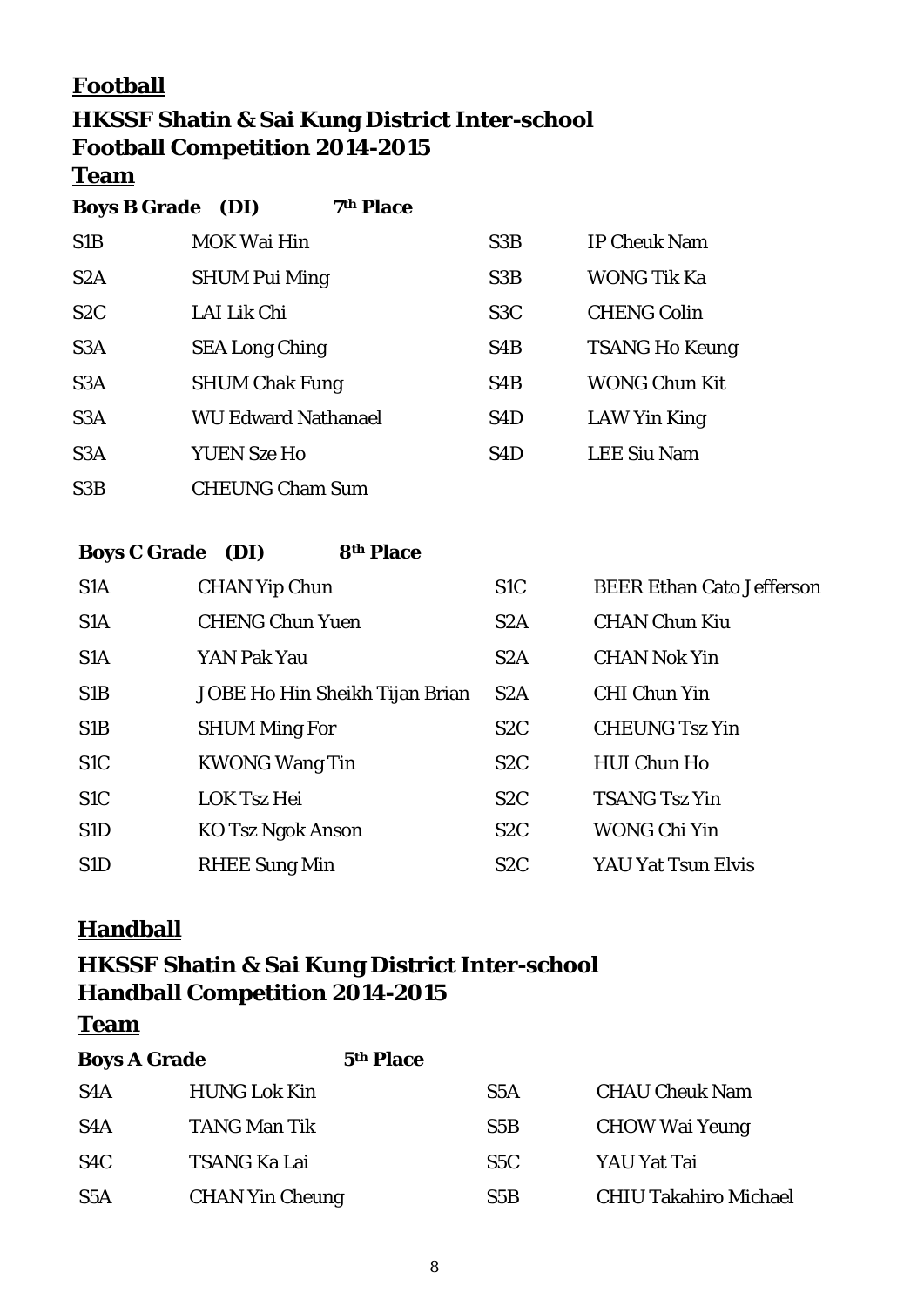## **Handball**

## **HKSSF Shatin & Sai Kung District Inter-school Handball Competition 2014-2015**

#### **Team**

| <b>Boys B Grade</b> |                       | 2 <sup>nd</sup> Runner-up |         |                            |
|---------------------|-----------------------|---------------------------|---------|----------------------------|
| S <sub>2</sub> A    | <b>CHAN Chung Hin</b> | S <sub>3</sub> D          |         | <b>LEE Chun Wai</b>        |
| S <sub>3</sub> A    | <b>CHEN Chi Man</b>   | S <sub>4</sub> B          |         | <b>TSANG Ho Keung</b>      |
| S <sub>3</sub> A    | <b>HOU Lap Yeung</b>  | S <sub>4</sub> C          | LAU Ian |                            |
| S <sub>3</sub> A    | <b>HUI Ka Ching</b>   | S <sub>4</sub> D          |         | <b>LEE Siu Nam</b>         |
| S <sub>3</sub> A    | <b>LAM Sze Chak</b>   | S <sub>4</sub> D          |         | <b>WONG Tsz Jun Carson</b> |
| S <sub>3</sub> A    | <b>SHUM Chak Fung</b> |                           |         |                            |

**Boys C Grade 5th Place**

| S <sub>1</sub> A | <b>ZHU Chen Yang</b>     | S <sub>2</sub> A | <b>CHI Chun Yin</b>   |
|------------------|--------------------------|------------------|-----------------------|
| S <sub>1</sub> B | <b>LEUNG Ho Hei</b>      | S <sub>2</sub> A | <b>CHAN Chun Kiu</b>  |
| S <sub>1</sub> C | <b>KWONG Wang Tin</b>    | S2A              | <b>CHAN Ka Fai</b>    |
| S <sub>1</sub> D | <b>KO Tsz Ngok Anson</b> | S2A              | YAN Benson Cb         |
| S <sub>1</sub> D | <b>TANG Hoo Yik</b>      | S2B              | <b>HUI Ho Yin</b>     |
| S <sub>1</sub> D | <b>LEUNG Wang Tak</b>    | S <sub>2</sub> B | LEUNG Chi Fung        |
| S <sub>1</sub> D | <b>WANG Pak Hin</b>      | S2B              | <b>TSUI Ming Hung</b> |

#### **Girls C Grade 5th Place**

| S <sub>1</sub> A | <b>CHENG Hei Man</b> | S <sub>2</sub> A | <b>WONG Nok Ting Sarina</b> |
|------------------|----------------------|------------------|-----------------------------|
| S <sub>1</sub> A | LI Yuen Shan         | S <sub>2</sub> A | <b>Wong Siu Wing</b>        |
| S <sub>1</sub> C | <b>KAM Ho Sze</b>    | S <sub>2</sub> C | <b>CHOI Hing Kwan</b>       |
| S <sub>1</sub> D | <b>CHUI Tsz Yin</b>  | S <sub>2</sub> C | LAI Yan Yu                  |
| S <sub>2</sub> A | <b>CHU Sui Ching</b> | S <sub>2</sub> C | <b>YEUNG Cho Hang</b>       |
| S <sub>2</sub> A | POON Ki Wing         |                  |                             |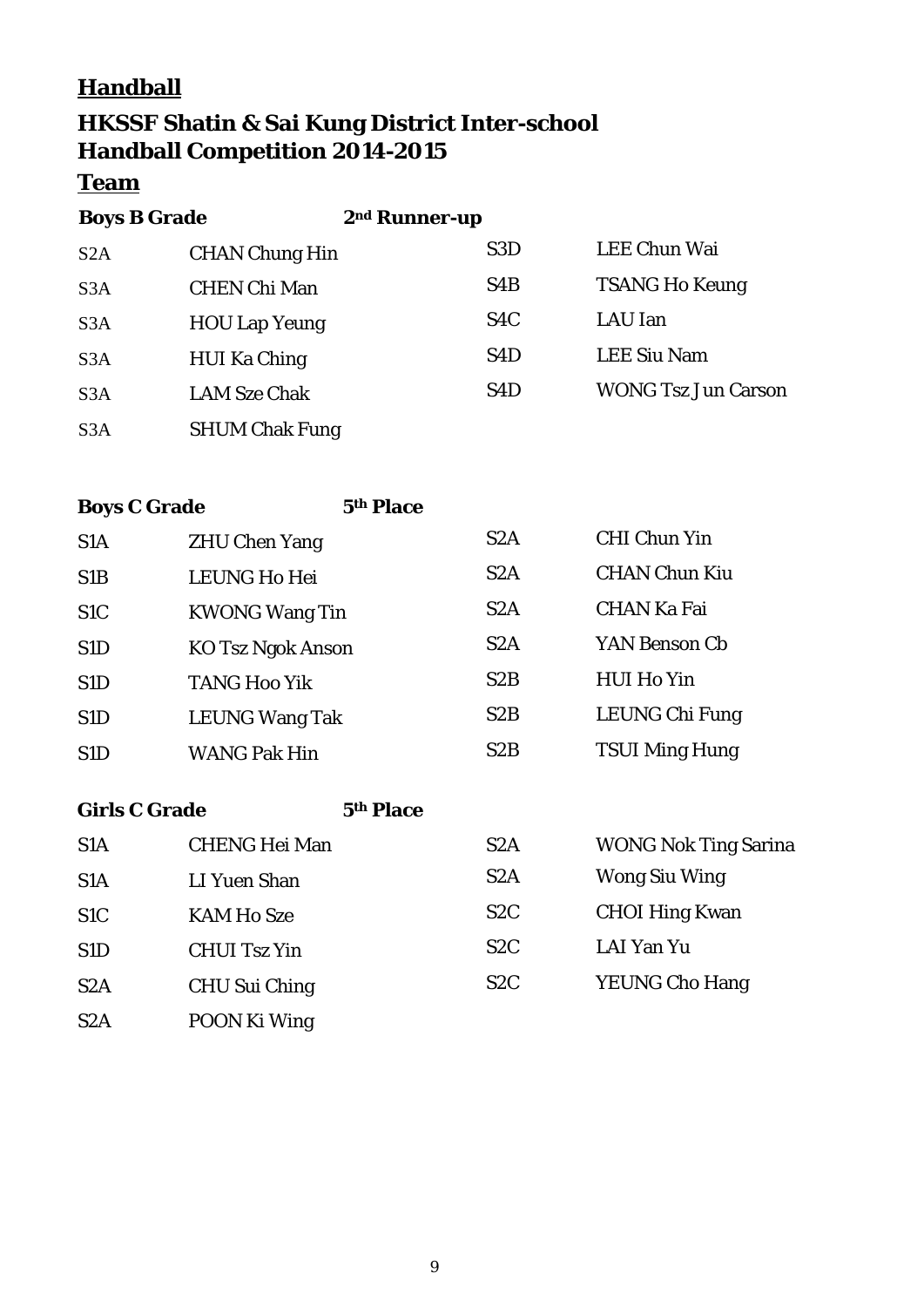# **Long Distance Run**

#### **HKSSF Shatin & Sai Kung District Inter-school Long Distance Run Competition 2014-2015**

## **Team**

| <b>Boys A Grade</b>  |                           | 3rd Runner-up |                  |                               |
|----------------------|---------------------------|---------------|------------------|-------------------------------|
| S <sub>4</sub> A     | <b>HUNG Lok Kin</b>       |               | S <sub>5</sub> C | YAU Yat Tai                   |
| S <sub>4</sub> C     | <b>KABAKLI Kevin Umit</b> |               | S <sub>5</sub> D | <b>LEUNG Chun Hoi</b>         |
| S5B                  | LO Man Hui Michael        |               | S5B              | <b>CHIU Takahiro Michael</b>  |
| <b>Girls A Grade</b> |                           | 3rd Runner-up |                  |                               |
| S <sub>4</sub> C     | HO Wai Yan Christy        |               | S <sub>5</sub> C | <b>WU Tsz Yan</b>             |
| S <sub>5</sub> A     | <b>CHAN Ching Lam</b>     |               | S <sub>5</sub> D | <b>CHAN Ching Sze Cecilia</b> |
| S <sub>5</sub> A     | <b>TAM Ka Ching</b>       |               | S <sub>5</sub> D | <b>IP Yan Tung</b>            |
| <b>Girls B Grade</b> |                           | 6th Place     |                  |                               |
| S <sub>3</sub> A     | <b>LAU Mong Yan</b>       |               | S <sub>3</sub> B | <b>NG Yuen Tung Yuko</b>      |
| S <sub>3</sub> A     | NG Cheuk Yi               |               | S <sub>3</sub> A | <b>LEE Hoi Yan</b>            |
| S <sub>3</sub> A     | XU Qi                     |               | S <sub>4</sub> A | <b>HUNG Wing Yan Winne</b>    |
| <b>Girls C Grade</b> |                           | 5th Place     |                  |                               |
| S <sub>1</sub> A     | <b>LI Yuen Shan</b>       |               | S2A              | <b>LEE Yee Kwan</b>           |
| S <sub>1</sub> A     | <b>MOK Sin Yan</b>        |               | S <sub>2</sub> A | POON Ki Wing                  |
| S2A                  | <b>CHU Sui Ching</b>      |               | S <sub>2</sub> A | <b>WONG Shu Wing</b>          |
| T 10 0 1 1 1         |                           |               |                  |                               |

### **Individual**

| <b>Girls B Grade</b> | 3 <sup>rd</sup> Runner-up | S <sub>3</sub> A | <b>LAU Mong Yan</b> |
|----------------------|---------------------------|------------------|---------------------|
|----------------------|---------------------------|------------------|---------------------|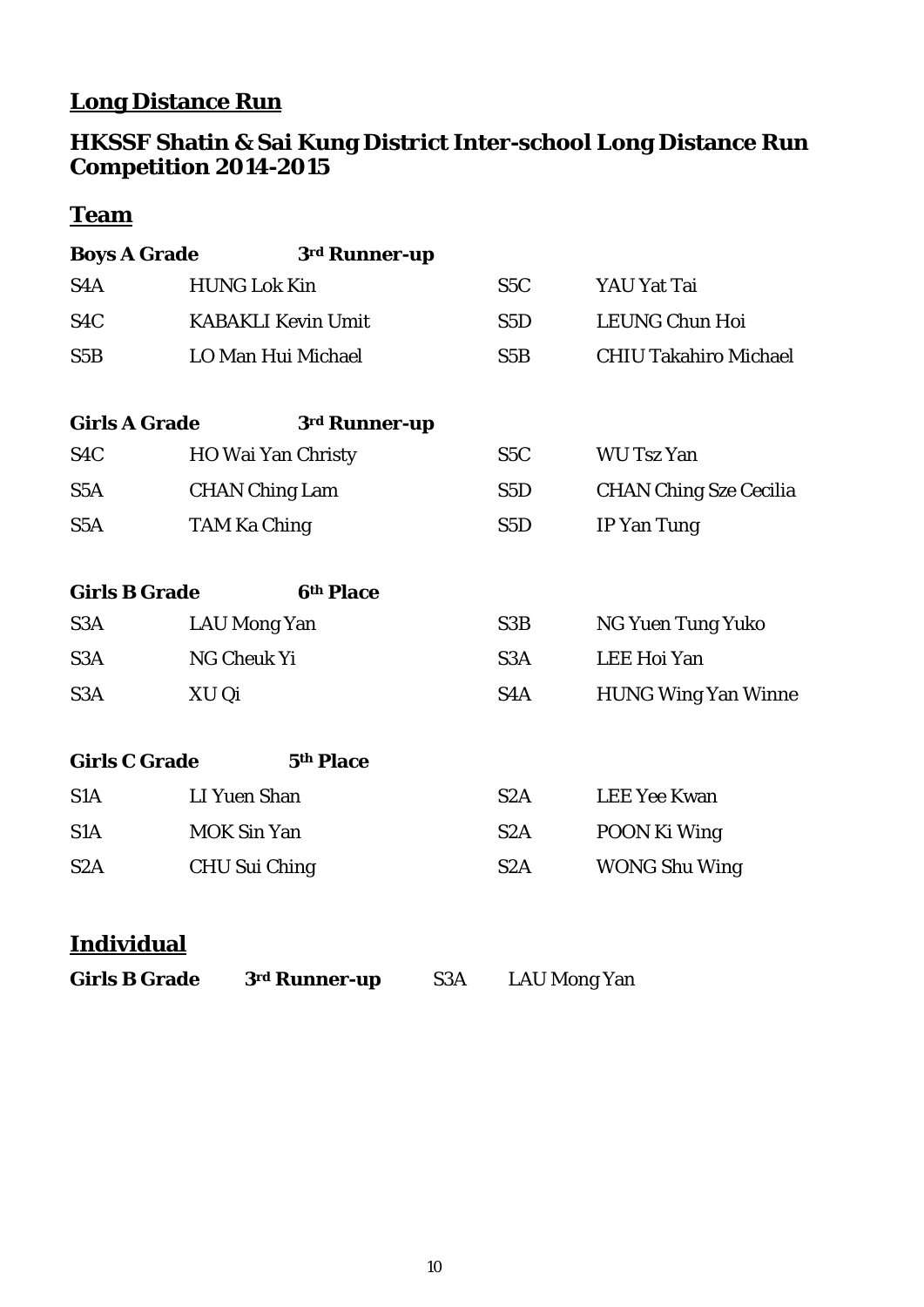## **Rugby**

# **2014-15 Inter-Secondary Schools Touch Rugby Championship (Winter) Team**

| <b>Boys Open</b> | <b>Champion</b>       |                  |                              |
|------------------|-----------------------|------------------|------------------------------|
| S <sub>2</sub> A | <b>CHAN Chung Hin</b> | S <sub>4</sub> B | <b>POON Cheuk Fai</b>        |
| S <sub>3</sub> A | <b>CHOW Chi Hei</b>   | S4B              | <b>TSANG Ho Keung</b>        |
| S <sub>3</sub> A | <b>CHEN Chi Man</b>   | S <sub>4</sub> B | <b>LEUNG Ho Yin</b>          |
| S <sub>3</sub> A | <b>HOU Lap Yeung</b>  | S <sub>4</sub> D | <b>LEE Siu Nam</b>           |
| S <sub>4</sub> A | <b>NG Cheuk Him</b>   | S5B              | <b>CHIU Takahiro Michael</b> |
| S <sub>4</sub> A | <b>LO Cheuk Nam</b>   |                  |                              |

## **2014-15 Inter-Secondary Schools Touch Rugby Championship**

#### **Team**

| <b>Boys B Grade</b> | <b>Champion</b>      |                  |                       |
|---------------------|----------------------|------------------|-----------------------|
| S <sub>2</sub> C    | <b>HUI Chun Ho</b>   | S4A              | <b>LO Cheuk Nam</b>   |
| S <sub>3</sub> A    | <b>CHOW Chi Hei</b>  | S <sub>4</sub> B | <b>TSANG Ho Keung</b> |
| S <sub>3</sub> C    | <b>WONG Ka Chung</b> | S <sub>4</sub> B | <b>POON Cheuk Fai</b> |
| S <sub>4</sub> A    | NG Cheuk Him         | S4D              | <b>LEE Siu Nam</b>    |

## **Individual**

| <b>Most Valuable Player</b> | S <sub>4</sub> D | <b>LEE Siu Nam</b> |
|-----------------------------|------------------|--------------------|
|-----------------------------|------------------|--------------------|

### **Swimming**

## **HKSSF Shatin & Sai Kung District Inter-school Swimming Championships 2014-2015**

| <b>Boys A Grade</b> | 1 <sup>st</sup> Runner-up |                  |                       |
|---------------------|---------------------------|------------------|-----------------------|
| S <sub>4</sub> C    | <b>KABAKLI Kevin Umit</b> | S <sub>6</sub> A | <b>CHEUNG Chi Him</b> |
| S <sub>4</sub> C    | <b>YUEN Pak Ho</b>        | S <sub>6</sub> A | <b>SHUM Ka Ho</b>     |
| S5B                 | LO Man Hui Michael        | S <sub>6</sub> B | <b>TSANG Tsz Wai</b>  |
| S5B                 | WONG Ho Hin               | S <sub>6</sub> B | <b>WONG Ming Shun</b> |
| S <sub>5</sub> C    | YAU Yat Tai               | S <sub>6</sub> C | <b>LEUNG Pak Yui</b>  |
| S5D                 | <b>LEUNG Chun Hoi</b>     |                  |                       |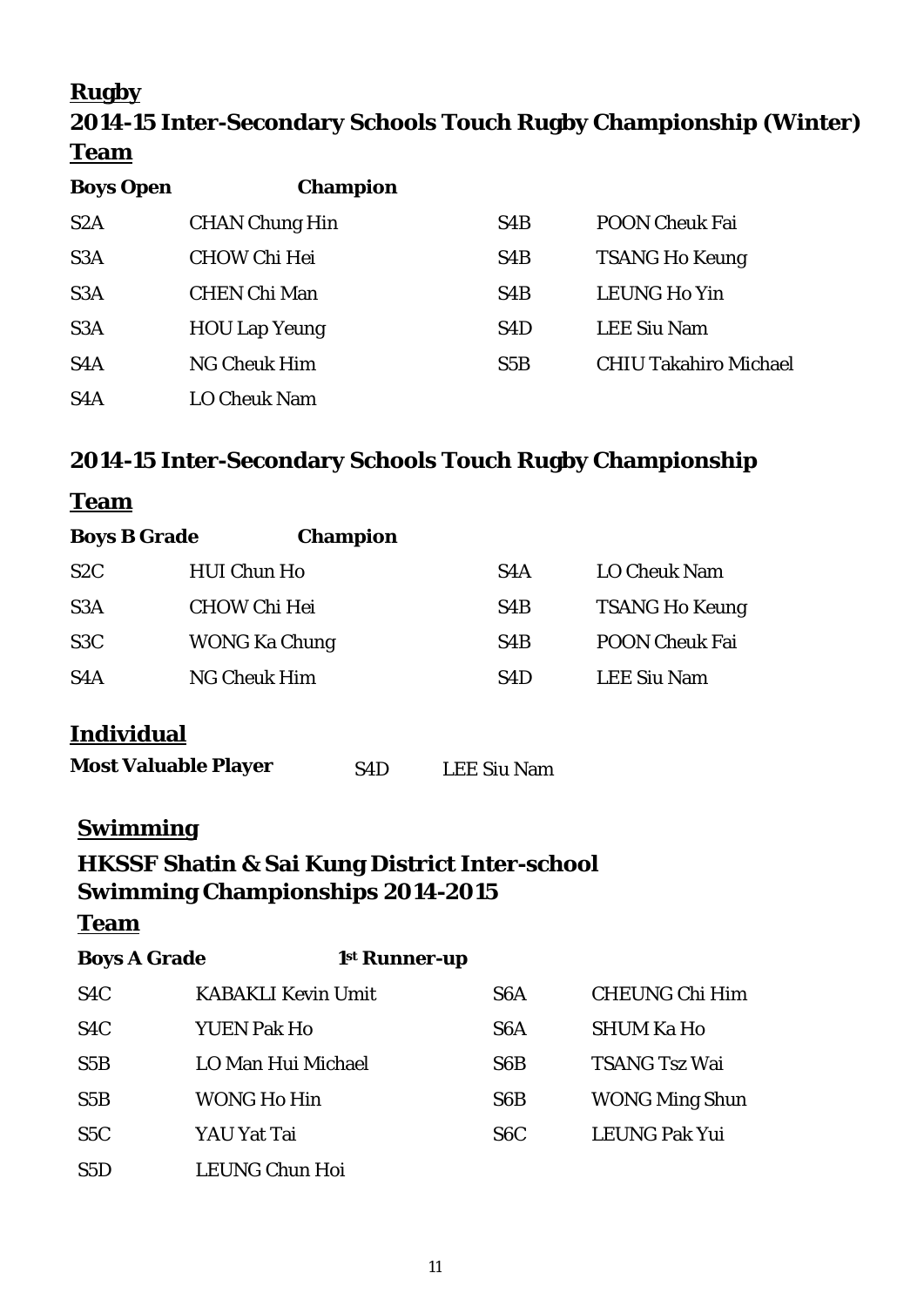## **Swimming**

## **HKSSF Shatin & Sai Kung District Inter-school Swimming Championships 2014-2015**

### **Team**

| <b>Boys A Grade</b> | 1 <sup>st</sup> Runner-up |                  |                       |
|---------------------|---------------------------|------------------|-----------------------|
| S <sub>4</sub> C    | <b>KABAKLI Kevin Umit</b> | S <sub>6</sub> A | <b>CHEUNG Chi Him</b> |
| S <sub>4</sub> C    | <b>YUEN Pak Ho</b>        | S <sub>6</sub> A | <b>SHUM Ka Ho</b>     |
| S5B                 | LO Man Hui Michael        | S <sub>6</sub> B | <b>TSANG Tsz Wai</b>  |
| S5B                 | WONG Ho Hin               | S <sub>6</sub> B | <b>WONG Ming Shun</b> |
| S5C                 | YAU Yat Tai               | S <sub>6</sub> C | <b>LEUNG Pak Yui</b>  |
| S5D                 | LEUNG Chun Hoi            |                  |                       |

**Boys B Grade 3rd Runner-up**

| S <sub>2</sub> A | <b>CHAN Ho Ming</b>         | S <sub>3</sub> A | <b>HOU Lap Yeung</b>   |
|------------------|-----------------------------|------------------|------------------------|
| S2A              | <b>KWAN Ho Lun Adrian</b>   | S <sub>3</sub> A | <b>HUI Ka Ching</b>    |
| S <sub>2</sub> A | <b>WONG Tsun Wa</b>         | S <sub>3</sub> A | YEUNG Wai Chun         |
| S2C              | <b>CHAN Kei Lun</b>         | S <sub>3</sub> C | <b>CHEUNG Ho Chuen</b> |
| S <sub>3</sub> A | <b>CHAN Wai Tung Titan</b>  | S <sub>4</sub> A | <b>LO Cheuk Nam</b>    |
| S <sub>3</sub> A | <b>FUNG Chi Hin Vincent</b> | S4A              | <b>NG Cheuk Him</b>    |

**Girls A Grade 2nd Runner-up**

| S <sub>5</sub> A | <b>CHAN Ching Lam</b>  | S <sub>5</sub> D | <b>CHENG Wai Ting</b> |
|------------------|------------------------|------------------|-----------------------|
| S <sub>5</sub> C | LI Wing Yan            | S <sub>5</sub> D | IP Yan Tung           |
| S <sub>5</sub> C | <b>WONG Hoi Ying</b>   | S <sub>6</sub> A | LO Yin Yin            |
| S <sub>5</sub> C | WONG Yin Wai           | S <sub>6</sub> C | <b>CHAU Hau Man</b>   |
| S <sub>5</sub> C | <b>WU Tsz Yan</b>      | S <sub>6</sub> C | LAM Kam Lai           |
| S5D              | <b>CHENG Ching Wai</b> | S <sub>6</sub> C | LUI Hiu Yan           |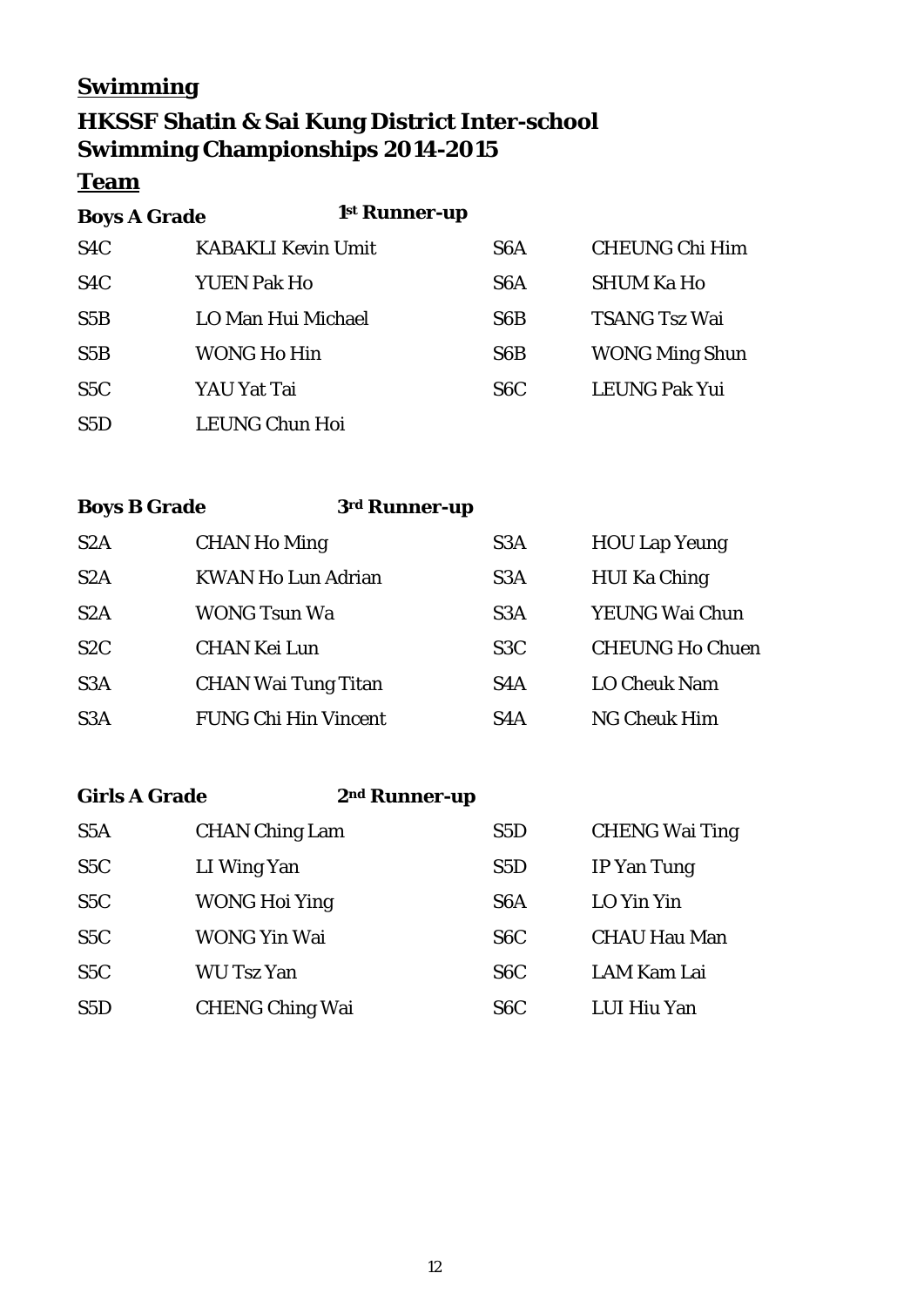## **Swimming**

## **HKSSF Shatin & Sai Kung District Inter-school Swimming Championships 2014-2015**

### **Team**

**Girls B Grade 2nd Runner-up**

| S <sub>3</sub> A | LEE Hoi Yan         | S <sub>3</sub> C | OR Wing Yee                |
|------------------|---------------------|------------------|----------------------------|
| S <sub>3</sub> A | LEUNG Ching In      | S <sub>3</sub> D | <b>WONG</b> Sze Wing       |
| S <sub>3</sub> A | <b>MAK Shun Yan</b> | S <sub>4</sub> A | <b>HUNG Wing Yan Winne</b> |
| S <sub>3</sub> A | YEUNG Cheuk Hei     | S <sub>4</sub> B | <b>LEUNG Hiu Ching</b>     |
| S <sub>3</sub> B | AU Ka Hei           | S <sub>4</sub> D | <b>CHUI Kei Yee Katie</b>  |
| S <sub>3</sub> B | SO King Yan         | S <sub>4</sub> D | TO Yue Fei                 |

**Girls C Grade 8thPlace**

| S <sub>1</sub> A | <b>CHAN Sum Yuet</b>            | S <sub>2</sub> A | <b>CHEUNG Ovin</b>          |
|------------------|---------------------------------|------------------|-----------------------------|
| S <sub>1</sub> A | <b>FUNG Chung Sze Priscilla</b> | S2A              | <b>CHEUNG Sien Yu</b>       |
| S <sub>1</sub> A | <b>MA Hiu Ying</b>              | S2A              | <b>LEE Yee Kwan</b>         |
| S <sub>1</sub> A | <b>MOK Sin Yan</b>              | S <sub>2</sub> A | <b>LIU Wing Sum</b>         |
| S <sub>1</sub> B | <b>LAU Tsz Ting Irene</b>       | S <sub>2</sub> A | <b>TAM Stephanie Minnie</b> |
| S <sub>1</sub> C | <b>CHIANG Hoi Shuen</b>         | S <sub>2</sub> B | YEUNG Hoi Kiu Melody        |
| S <sub>1</sub> D | NG Hoi Lam                      |                  |                             |

### **Individual**

#### **Boys A Grade**

| 100m Backstroke        | <b>Champion</b>      | S <sub>5</sub> D | <b>LEUNG Chun Hoi</b> |
|------------------------|----------------------|------------------|-----------------------|
| 100m Breaststroke      | <b>Champion</b>      | S5B              | LO Man Hui Michael    |
| 200m Breaststroke      | <b>1st Runner-up</b> | S5B              | LO Man Hui Michael    |
| 200m Individual Medley | <b>Champion</b>      | S5D              | <b>LEUNG Chun Hoi</b> |
| 4x50m Medley Relay     | <b>1st Runner-up</b> | S <sub>4</sub> C | <b>YUEN Pak Ho</b>    |
|                        |                      | S5B              | Lo Man Hui Michael    |

- S5C YAU Yat Tai
- S5D LEUNG Chun Hoi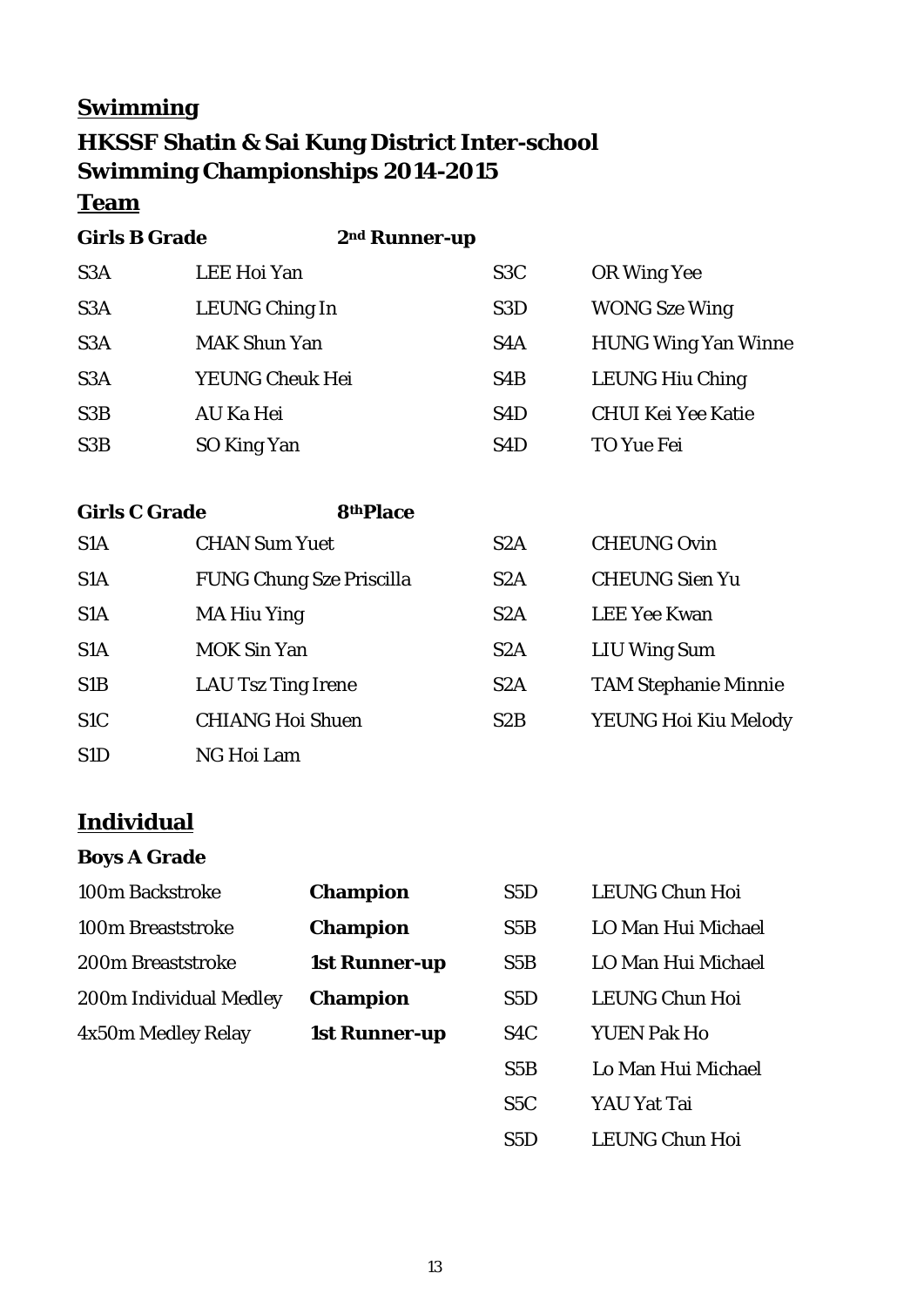## **Individual**

| <b>Boys B Grade</b>    |                           |                  |                            |
|------------------------|---------------------------|------------------|----------------------------|
| 4x50m Freestyle Relay  | 2 <sup>nd</sup> Runner-up | S <sub>2</sub> A | <b>WONG Tsun Wa</b>        |
|                        |                           | S <sub>3</sub> A | <b>CHAN Wai Tung Titan</b> |
|                        |                           | S <sub>3</sub> A | YEUNG Wai Chun             |
|                        |                           | S <sub>3</sub> A | <b>HOU Lap Yeung</b>       |
| <b>Girls A Grade</b>   |                           |                  |                            |
| 100m Backstroke        | 1 <sup>st</sup> Runner-up | S <sub>5</sub> C | <b>WU Tsz Yan</b>          |
| 50m Backstroke         | 2 <sup>nd</sup> Runner-up | S <sub>5</sub> C | <b>WU Tsz Yan</b>          |
| 50m Butterfly          | 2 <sup>nd</sup> Runner-up | S <sub>6</sub> C | <b>CHAU Hau Man</b>        |
| 200m Freestyle         | 2 <sup>nd</sup> Runner-up | S <sub>6</sub> C | <b>CHAU Hau Man</b>        |
| 50m Freestyle          | 2 <sup>nd</sup> Runner-up | S <sub>5</sub> C | LI Wing Yan                |
| 200m Individual Medley | 2 <sup>nd</sup> Runner-up | S <sub>5</sub> A | <b>CHAN Ching Lam</b>      |
| 4x50m Medley Relay     | 1 <sup>st</sup> Runner-up | S <sub>5</sub> C | <b>WONG Hoi Ying</b>       |
|                        |                           | S <sub>5</sub> C | <b>WU Tsz Yan</b>          |
|                        |                           | S <sub>6</sub> C | <b>CHAU Hau Man</b>        |
|                        |                           | S <sub>6</sub> C | LUI Hiu Yan                |
| <b>Girls B Grade</b>   |                           |                  |                            |
| 50m Freestyle          | 1st Runner-up             | S3A              | LEUNG Ching In             |
| 200m Individual Medley | 1 <sup>st</sup> Runner-up | S3A              | LEUNG Ching In             |
| 200m Freestyle         | 1st Runner-up             | S <sub>4</sub> D | <b>CHUI Kei Yee Katie</b>  |
| 200m Breaststroke      | 1 <sup>st</sup> Runner-up | S <sub>4</sub> D | <b>CHUI Kei Yee Katie</b>  |
| 4x50m Medley Relay     | 2 <sup>nd</sup> Runner-up | S <sub>3</sub> A | LEE Hoi Yan                |
|                        |                           | S <sub>3</sub> A | LEUNG Ching In             |
|                        |                           | S3B              | SO King Yan                |
|                        |                           | S <sub>4</sub> D | <b>CHUI Kei Yee Katie</b>  |
| <b>Girls C Grade</b>   |                           |                  |                            |
| 50m Freestyle          | 2 <sup>nd</sup> Runner-up | S1A              | <b>MOK Sin Yan</b>         |
| 100m Freestyle         | 2 <sup>nd</sup> Runner-up | S1A              | <b>MOK Sin Yan</b>         |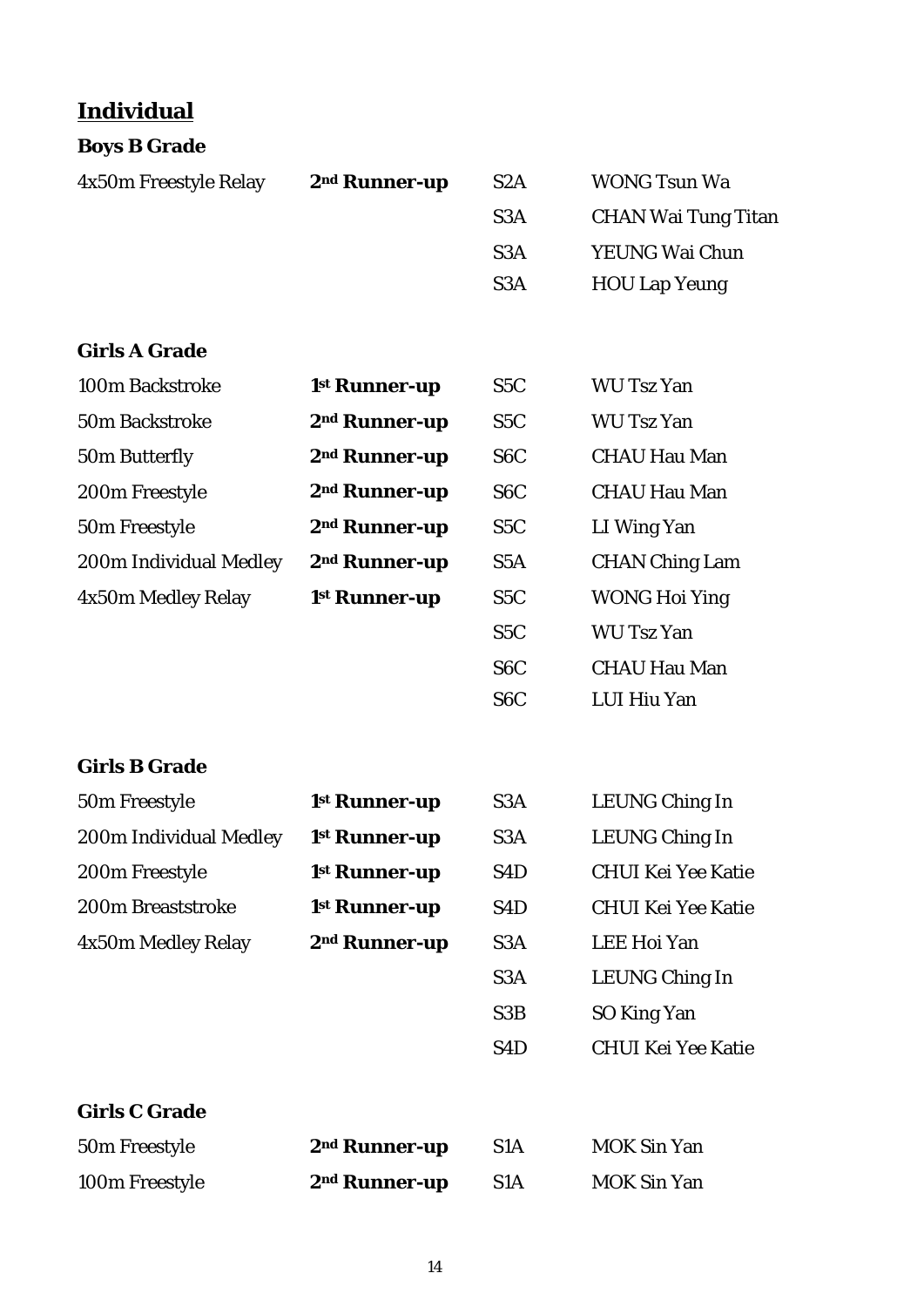### **Table-Tennis**

## **HKSSF Shatin & Sai Kung District Inter-School Table-Tennis Competition 2014-2015**

#### **Team**

| <b>Boys A Grade</b>  |                       | 1stRunner-up              |                                   |
|----------------------|-----------------------|---------------------------|-----------------------------------|
| S4A                  | WANG Kwong Yu         | S6A                       | TO Man Him                        |
| S <sub>6</sub> A     | <b>SHIU Tak Chun</b>  |                           |                                   |
| <b>Boys C Grade</b>  |                       | 5th Place                 |                                   |
| S <sub>1</sub> A     | <b>LEUNG Chak Hin</b> | S <sub>2</sub> B          | <b>LAM Ka Yu</b>                  |
| S <sub>1</sub> B     | <b>HO</b> Nok Hin     | S <sub>2</sub> B          | <b>MA Lun Ho</b>                  |
| S <sub>1</sub> D     | YAM Tsz Chun          | S <sub>2</sub> B          | <b>WONG Hok Yin</b>               |
| S <sub>2</sub> A     | <b>CHAN Chun Kiu</b>  | S <sub>2</sub> C          | <b>LEE Chun Hei</b>               |
| <b>Girls B Grade</b> |                       | 2 <sup>nd</sup> Runner-up |                                   |
| S <sub>1</sub> A     | <b>KWOK Tsz Yu</b>    | S <sub>3</sub> A          | XU Qi                             |
| S <sub>3</sub> B     | Mui Sze Yan           | S4A                       | <b>Thompson Wing Laam Yolanda</b> |
| S <sub>3</sub> D     | <b>Chan Hong Tin</b>  |                           |                                   |

## **Volleyball**

## **HKSSF Shatin & Sai Kung District Inter-school Volleyball Competition 2014-2015**

| <b>Boys A Grade (DII)</b> |                     | 1 <sup>st</sup> Runner up |                        |
|---------------------------|---------------------|---------------------------|------------------------|
| S <sub>4</sub> A          | WANG Kwong Yu       | S <sub>4</sub> C          | <b>YUEN Pak Ho</b>     |
| S4B                       | LEUNG Ho Yin        | S <sub>4</sub> D          | <b>POON Shing Tung</b> |
| S <sub>4</sub> C          | <b>CHU Chun Kiu</b> | S5B                       | <b>TO Kwan Kam</b>     |
| S <sub>4</sub> C          | <b>WONG Yuk Pui</b> | S6A                       | <b>WU Yiu Chuen</b>    |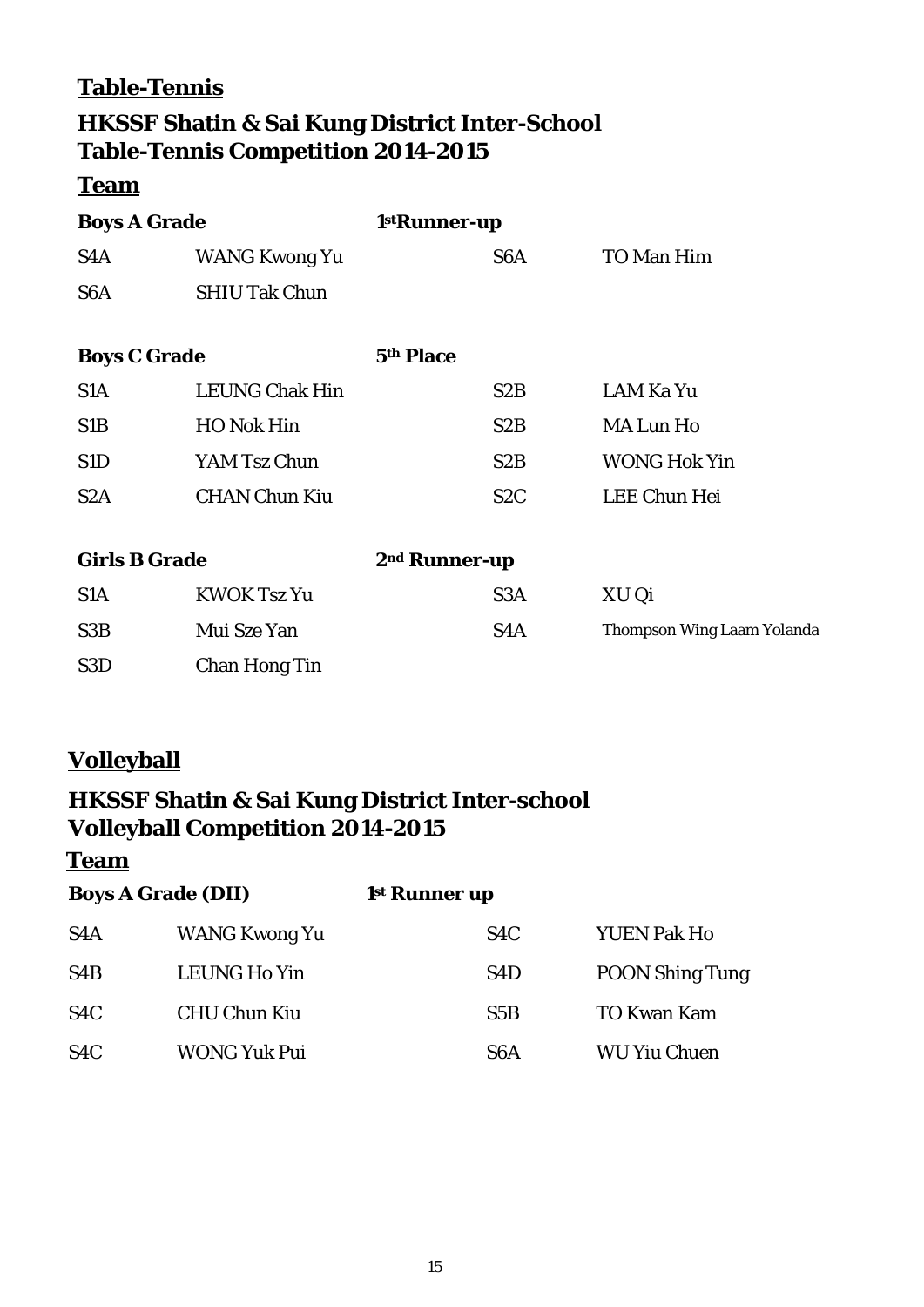## **Volleyball**

## **HKSSF Shatin & Sai Kung District Inter-school Volleyball Competition 2014-2015**

**Team**

**Boys B Grade (DII) 1st Runner-up**

| S <sub>2</sub> A | <b>CHAN Chung Hin</b>           | S <sub>4</sub> B | <b>WONG Chun Kit</b>  |
|------------------|---------------------------------|------------------|-----------------------|
| S <sub>3</sub> A | <b>CHEUNG Fung Shek</b>         | S <sub>4</sub> B | <b>WONG Tsun Ming</b> |
| S <sub>4</sub> A | <b>CHOW Siu Hei Christopher</b> | S <sub>4</sub> C | PANG Tin Yan Ryan     |
| S4B              | <b>POON Cheuk Fai</b>           | S <sub>4</sub> C | <b>SAT Pak Long</b>   |
| S <sub>4</sub> B | <b>TSANG Ho Keung</b>           | S4D              | TANG Zi Yuan Einstein |

#### **Girls A Grade (DII) 5th Place**

| S <sub>4</sub> C | <b>CHOW Hoi Yee Rene</b> | S <sub>6</sub> B | <b>WONG Wai Ching</b> |
|------------------|--------------------------|------------------|-----------------------|
| S <sub>5</sub> A | TAM Ka Ching             | S <sub>6</sub> C | CHUI Wing Ki          |
| S5B              | WONG Hoi Ki              | S6C              | LAM Kam Lai           |
| S5D              | NG Cheuk Hon             |                  |                       |

**Girls** B **Grade (DII) 5th Place**

| S <sub>2</sub> A | <b>CHUNG Brienne Chloe</b> | S <sub>4</sub> C | <b>YEUNG Hoi Ching</b>      |
|------------------|----------------------------|------------------|-----------------------------|
| S <sub>2</sub> A | <b>LEE Sin Yee</b>         | S4D              | <b>CHAN Ka Yan</b>          |
| S <sub>4</sub> B | LEUNG Ching Chi Gigi       | S <sub>4</sub> D | <b>CHAN Yik Huen Jessie</b> |
| S <sub>4</sub> C | <b>CHU Tung Ching</b>      | S <sub>4</sub> D | <b>KWOK Tsz Lam</b>         |
| S <sub>4</sub> C | LAM Oi Yan                 |                  |                             |

**Girls C Grade (DII) 5th Place**

| S <sub>1</sub> A | <b>CHAN Hoi Ting Anise</b>      | S <sub>2</sub> A | <b>LEE Yee Kwan</b>         |
|------------------|---------------------------------|------------------|-----------------------------|
| S <sub>1</sub> A | <b>FUNG Chung Sze Priscilla</b> | S <sub>2</sub> A | <b>LAU Wing Lam</b>         |
| S <sub>1</sub> A | <b>MA Hiu Ying</b>              | S <sub>2</sub> A | POON Ki Wing                |
| S <sub>1</sub> B | <b>FUNG Wai Lam</b>             | S <sub>2</sub> A | <b>WONG King Yee</b>        |
| S <sub>1</sub> D | LUK Hiu Ching                   | S <sub>2</sub> A | <b>WONG Nok Ting Sarina</b> |
| S <sub>2</sub> A | <b>CHU Sui Ching</b>            | S <sub>2</sub> A | <b>WONG Shu Wing</b>        |
| S <sub>2</sub> A | LEE Tsz Ching                   | S <sub>2</sub> C | <b>TSE Wing Suet</b>        |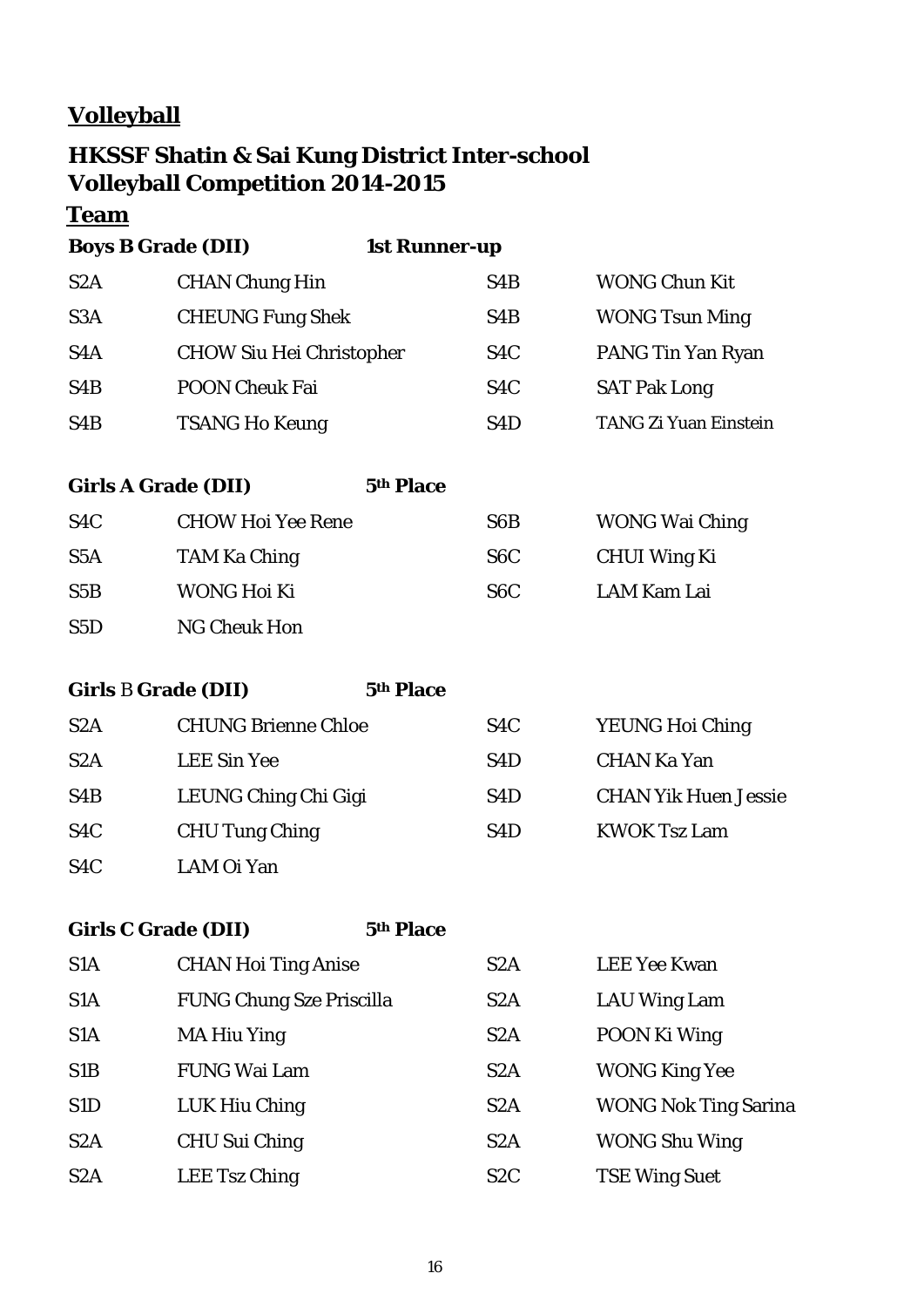## **The Annual Sports Stars Awards Most Valuable Player**

|                   | <b>Athletics Team</b>     |                  |                                   |
|-------------------|---------------------------|------------------|-----------------------------------|
| S <sub>5</sub> D  | <b>IP</b> Yan Tung        |                  |                                   |
|                   | <b>Badminton Team</b>     |                  |                                   |
| S3A               | <b>CHOW Chung Man</b>     |                  |                                   |
|                   | <b>Basketball Team</b>    |                  |                                   |
| S <sub>5</sub> D  | <b>IP</b> Yan Tung        | S5B              | <b>TO Kwan Kam</b>                |
|                   | <b>Cross Country Team</b> |                  |                                   |
| S5B               | LO Man Hui Michael        | S3A              | <b>LAU Mong Yan</b>               |
|                   | <b>Cycling Team</b>       |                  |                                   |
| S3A               | <b>FONG Cheuk Shan</b>    |                  |                                   |
|                   | <b>Fencing Team</b>       |                  |                                   |
| S <sub>6</sub> C  | <b>CHAN Cheuk Him</b>     | S <sub>5</sub> C | <b>CHAN Kwan Ting Wendy</b>       |
|                   | <b>Football Team</b>      |                  |                                   |
| S <sub>6</sub> D  | YIM Tsz Wai               |                  |                                   |
|                   | <b>Handball Team</b>      |                  |                                   |
| S <sub>4</sub> D  | <b>LEE Siu Nam</b>        | S <sub>2</sub> A | POON Ki Wing                      |
| <b>Rugby Team</b> |                           |                  |                                   |
| S <sub>4</sub> D  | <b>LEE Siu Nam</b>        |                  |                                   |
|                   | <b>Swimming Team</b>      |                  |                                   |
| S <sub>5</sub> D  | <b>LEUNG Chun Hoi</b>     | S <sub>4</sub> D | <b>CHUI Kei Yee Katie</b>         |
|                   | <b>Table Tennis Team</b>  |                  |                                   |
| S <sub>6</sub> A  | <b>SHIU Tak Chun</b>      | S4A              | <b>Thompson Wing Laam Yolanda</b> |
|                   | <u>Volleyball Team</u>    |                  |                                   |
| S3A               | <b>LEUNG Ho Yin</b>       | S <sub>4</sub> D | <b>KWOK Tsz Lam</b>               |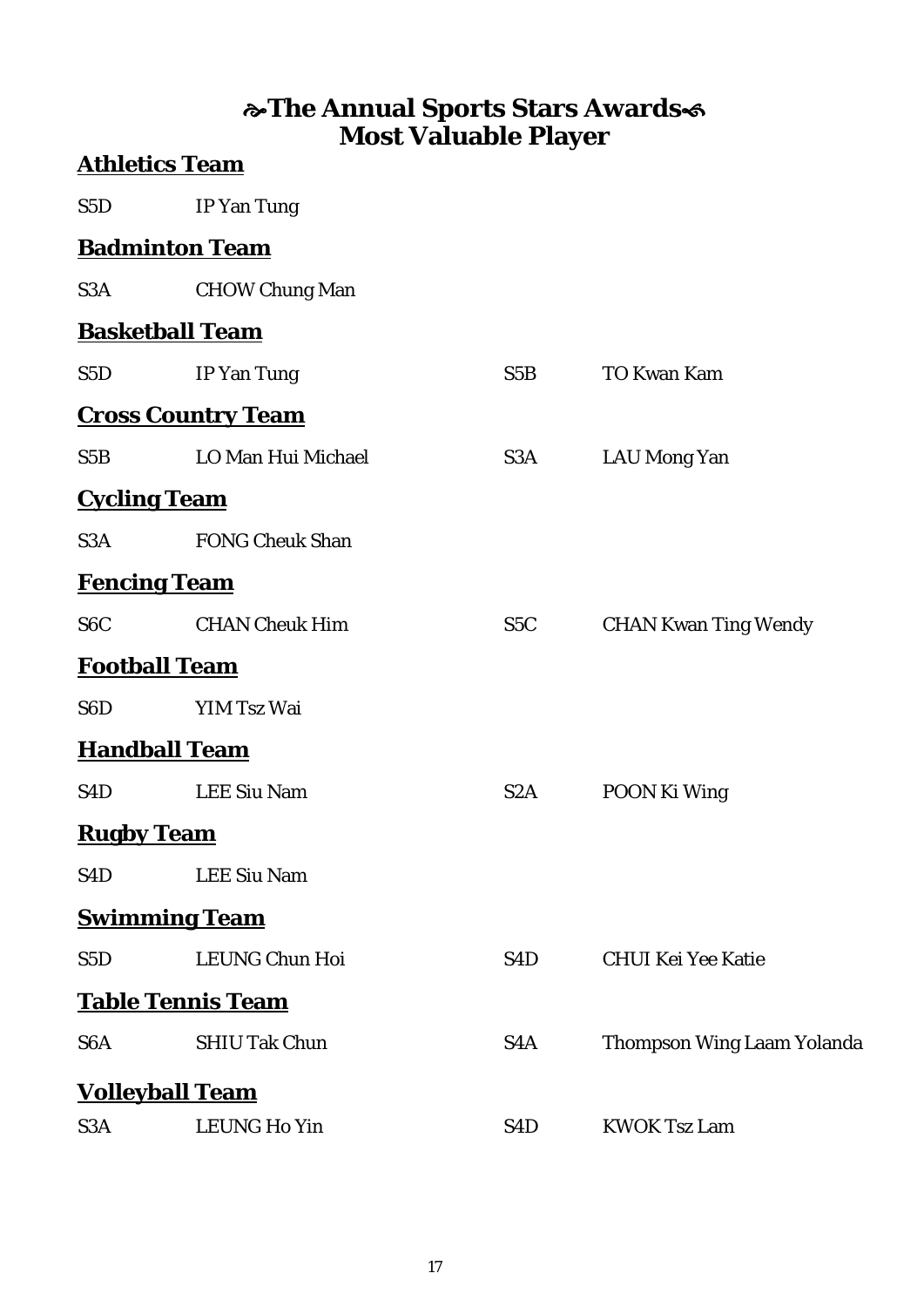## **The Annual Sports Stars Awards Potential Athlete Athletics Team**

| S3C and the same state of the state of the state of the state of the state of the state of the state of the state of the state of the state of the state of the state of the state of the state of the state of the state of t | <b>LAU Kenneth</b>        | S4A              | <b>HUNG Wing Yan Winne</b>      |
|--------------------------------------------------------------------------------------------------------------------------------------------------------------------------------------------------------------------------------|---------------------------|------------------|---------------------------------|
|                                                                                                                                                                                                                                | <b>Badminton Team</b>     |                  |                                 |
| S <sub>1</sub> A                                                                                                                                                                                                               | <b>LEE Cheuk Yin</b>      |                  |                                 |
|                                                                                                                                                                                                                                | <b>Basketball Team</b>    |                  |                                 |
| S3A                                                                                                                                                                                                                            | <b>CHEUNG Fung Shek</b>   | S1A              | <b>LI</b> Yuen Shan             |
|                                                                                                                                                                                                                                | <b>Cross Country Team</b> |                  |                                 |
| S <sub>3</sub> A                                                                                                                                                                                                               | YEUNG Wai Chun            | S <sub>1</sub> A | <b>MOK Sin Yan</b>              |
|                                                                                                                                                                                                                                | <b>Cycling Team</b>       |                  |                                 |
| S <sub>1</sub> A                                                                                                                                                                                                               | <b>AU YEUNG Hoi Hin</b>   |                  |                                 |
|                                                                                                                                                                                                                                | <b>Fencing Team</b>       |                  |                                 |
| S <sub>1</sub> A                                                                                                                                                                                                               | <b>CHAN Leung Ho</b>      | S <sub>2</sub> A | <b>CHU Wing Kiu (Girls)</b>     |
|                                                                                                                                                                                                                                | <b>Football Team</b>      |                  |                                 |
| S <sub>4</sub> C                                                                                                                                                                                                               | <b>CHU Chun Kiu</b>       |                  |                                 |
|                                                                                                                                                                                                                                | <b>Handball Team</b>      |                  |                                 |
| S3A                                                                                                                                                                                                                            | <b>HOU Lap Yeung</b>      | S2A              | <b>LEE Sin Yee</b>              |
|                                                                                                                                                                                                                                | <b>Swimming Team</b>      |                  |                                 |
| S <sub>3</sub> A                                                                                                                                                                                                               | YEUNG Wai Chun            | S <sub>1</sub> A | <b>MOK Sin Yan</b>              |
|                                                                                                                                                                                                                                | <u>Table Tennis Team</u>  |                  |                                 |
| S4A                                                                                                                                                                                                                            | <b>WANG Kwong Yu</b>      | S3B              | Mui Sze Yan                     |
|                                                                                                                                                                                                                                | <b>Volleyball Team</b>    |                  |                                 |
| S4B                                                                                                                                                                                                                            | <b>WONG Tsun Ming</b>     | S <sub>1</sub> A | <b>FUNG Chung Sze Priscilla</b> |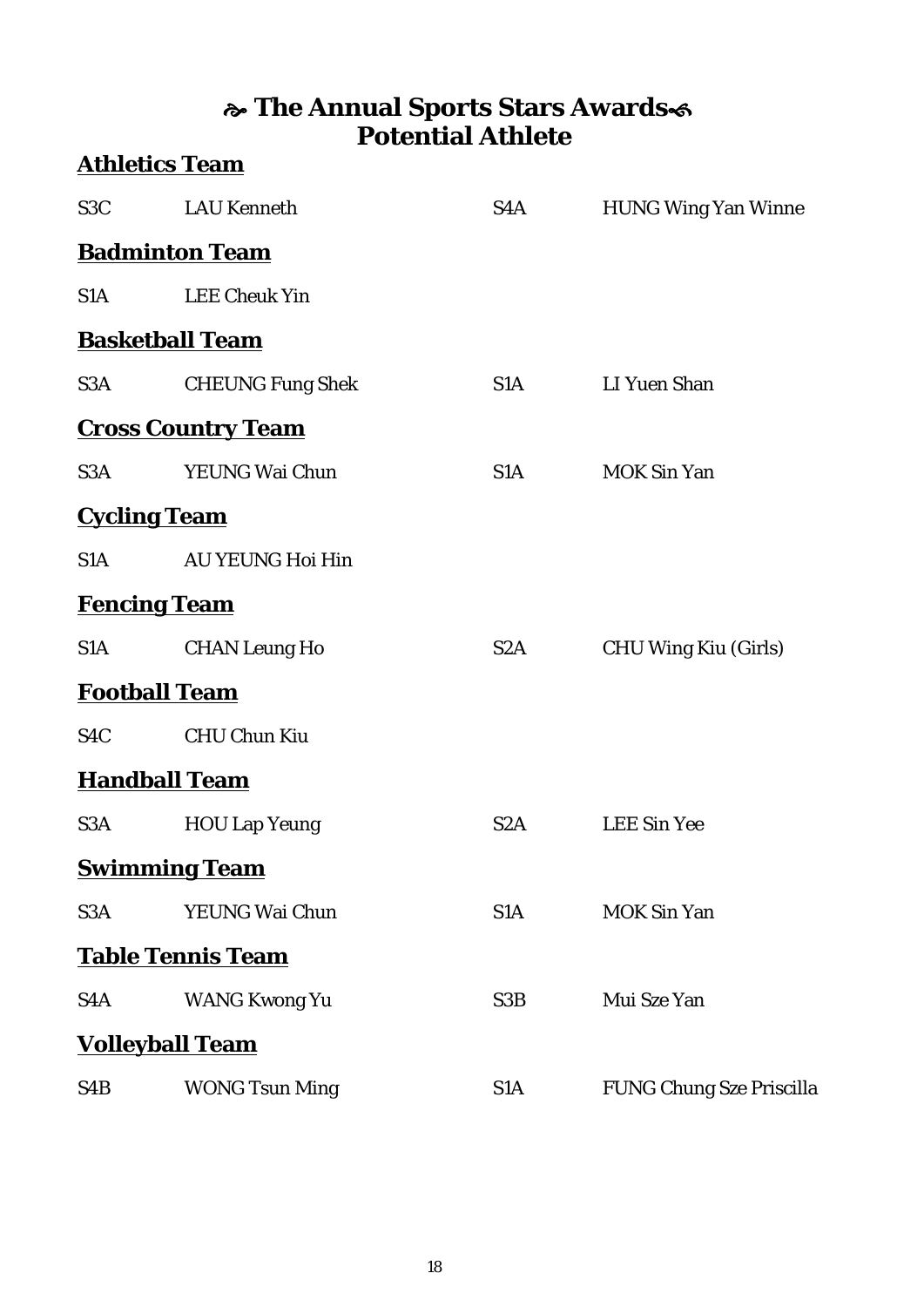## **Other Achievements**

#### **Art and Design**

### **The 7th Art Ambassadors-in-school 2014-2015**

| Art Ambassador-in-school | S5D | <b>LEUNG Wing Kwan</b> |
|--------------------------|-----|------------------------|
| Art Ambassador-in-school | S5D | <b>CHAN Ching Sze</b>  |
|                          |     | Cecilia                |

#### **Public Speaking**

### **66th Hong Kong Schools Speech and Music Festival – English Section**

Secondary 2 Solo Verse Speaking 2nd Runner-up S2D MOK Ka Kit

#### **66th Hong Kong Schools Speech Festival – Chinese Section**

| <b>Secondary 2 Solo Verse Speaking</b> | <sup>1st</sup> Runner-up  | S <sub>2</sub> A | <b>CHUNG Brienne Chloe</b> |
|----------------------------------------|---------------------------|------------------|----------------------------|
| <b>Secondary 4 Solo Verse Speaking</b> | 2 <sup>nd</sup> Runner-up | S4D.             | TO Yue Fei                 |

### **Performing Art**

### **Hong Kong School Drama Festival 2014-2015 (Secondary English Category)**

#### **Individual Award**

#### **Award for Outstanding Performer**

| S5B              | LO Kwan Ho Kenny               | S <sub>4</sub> B | <b>CHEUNG Wan Lam</b><br>Charity          |
|------------------|--------------------------------|------------------|-------------------------------------------|
| S <sub>5</sub> C | <b>MARKO Grabo</b>             | S <sub>1</sub> D | <b>TANG Hoo Yik Triston</b>               |
| S <sub>1</sub> D | Ng Hoi Lam May                 | S <sub>5</sub> A | <b>WONG Chun Leung</b><br><b>Harrison</b> |
| S <sub>1</sub> B | Jobe HO Hin Sheukj Tijan Brian | S5B              | <b>WONG Tsun Kai Jack</b>                 |
| S <sub>1</sub> D | <b>Rhee SUNG Min Kevin</b>     | S <sub>1</sub> D | <b>YEUNG Cheuk Lam</b><br>Cherry          |
| S <sub>2</sub> A | <b>LEE Yee Kwan Sarah</b>      |                  |                                           |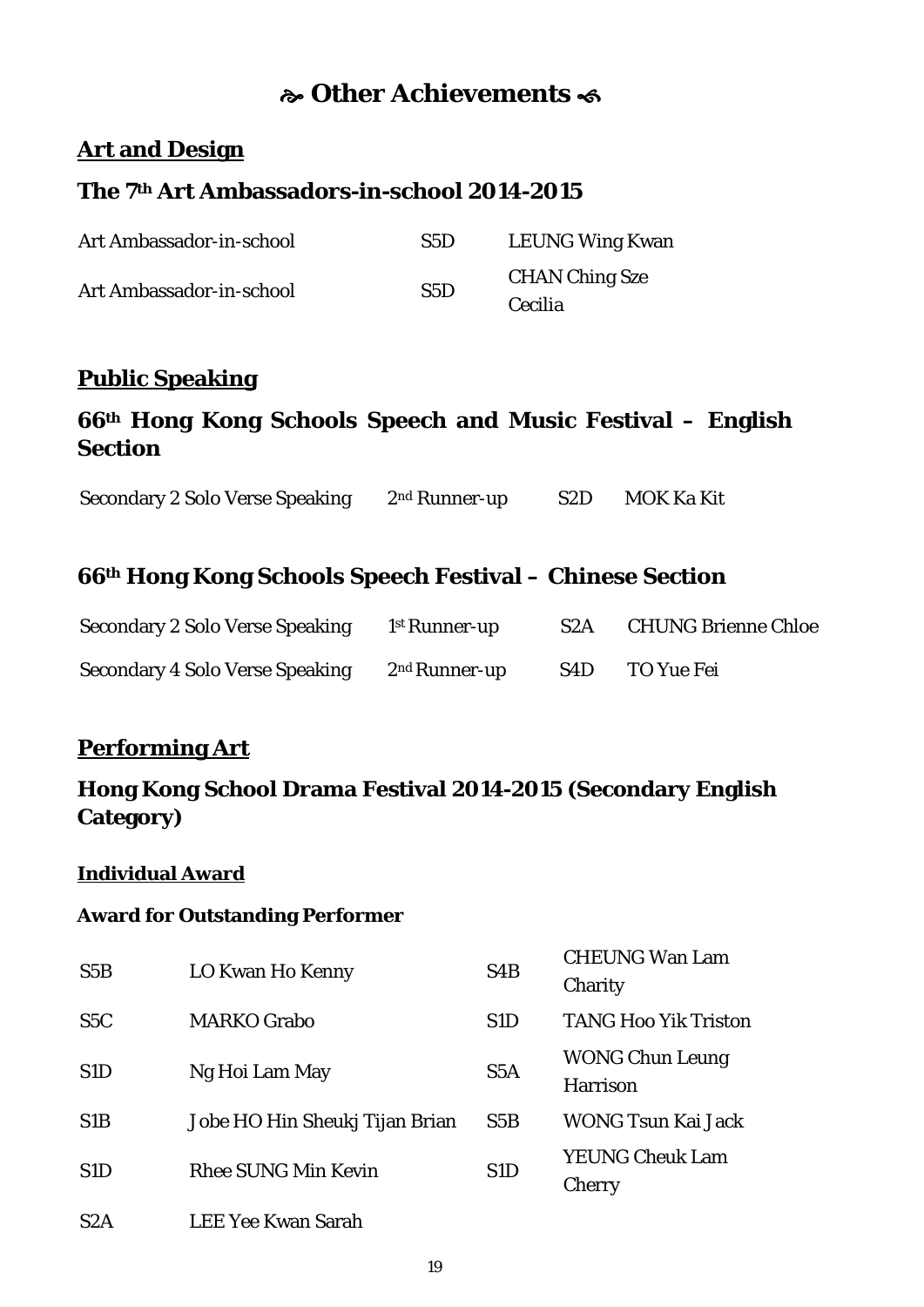#### **Group Award**

## **Award for Outstanding Stage Effect**

| S <sub>1</sub> D | Lai Wing Ho Sun        | S <sub>2</sub> D | Lai Yuk Ki                |
|------------------|------------------------|------------------|---------------------------|
| S2A              | Lee Tsz Ching          | S <sub>2</sub> D | Liu Hang Chak Jerry       |
| S2A              | Yan Benson Cb          | S <sub>2</sub> D | <b>Wong Pak Ning Ivan</b> |
| S2B              | <b>Chow Tsz Ching</b>  | S <sub>5</sub> A | Ngan Wing Chi             |
| S <sub>2</sub> B | <b>Ling Cheuk Fung</b> | S <sub>5</sub> C | Wong Yin Wai              |

## **Award for Outstanding Cooperation & Award for Commendable Overall Performance**

| S <sub>1</sub> D | Lai Wing Ho Sun               | S <sub>2</sub> B | Chow Tsz Ching                  |
|------------------|-------------------------------|------------------|---------------------------------|
| S <sub>1</sub> D | Luk Hiu Ching                 | S <sub>2</sub> D | Lai Yuk Ki                      |
| S <sub>1</sub> D | Ng Hoi Lam                    | S <sub>2</sub> D | Liu Hang Chak Jerry             |
| S <sub>1</sub> D | <b>Rhee Sung Min</b>          | S <sub>2</sub> D | Wong Pak Ning Ivan              |
| S <sub>1</sub> D | <b>Tang Hoo Yik</b>           | S <sub>4</sub> B | <b>Cheung Wan Lam Charity</b>   |
| S1D              | <b>Tsang Ching</b>            | S5B              | <b>Wong Harrison Chun Leung</b> |
| S1D              | <b>Wong Lok Sum Constance</b> | S <sub>5</sub> A | Ngan Wing Chi                   |
| S <sub>1</sub> D | <b>Yeung Cheuk Lam</b>        | S5B              | Wong Tsun Kai                   |
| S <sub>2</sub> A | Lee Tsz Ching                 | S <sub>5</sub> C | <b>Grabo Marko</b>              |
| S <sub>2</sub> A | Lee Yee Kwan                  | S <sub>5</sub> C | Wong Yin Wai                    |
| S <sub>2</sub> A | Yan Benson Cb                 |                  |                                 |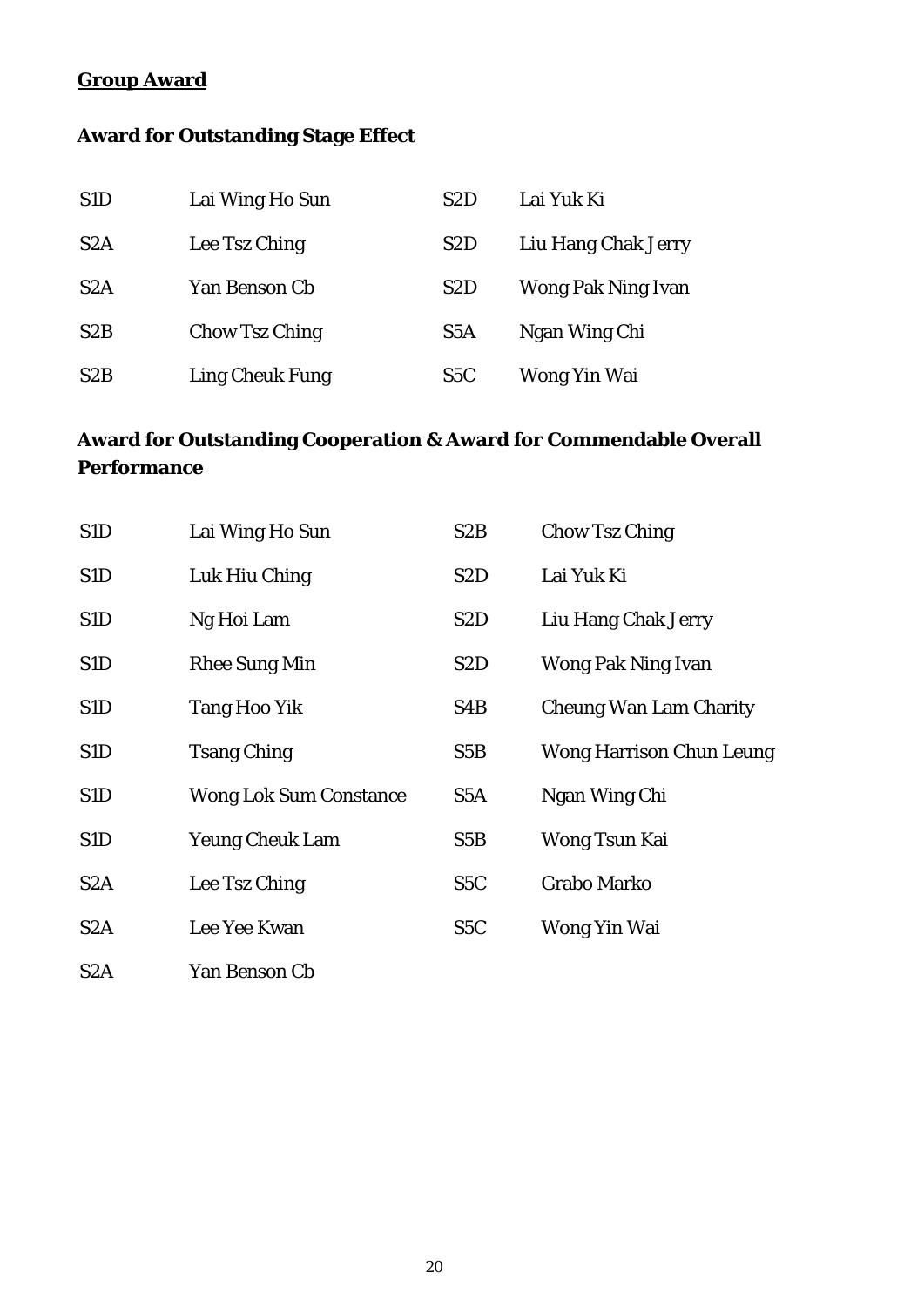#### **Others**

### **2014-2015 Shatin Student Ambassador (5th Cohort)**

#### **Award of the Best Performance and Award of the Best Show**

| S <sub>5</sub> C | <b>CHENG Wing Hei</b>  | S5D | <b>CHENG Wai Ting</b> |
|------------------|------------------------|-----|-----------------------|
| S <sub>5</sub> D | <b>CHAN Ching Hei</b>  | S5D | <b>HO</b> Tsun Ming   |
| S5D              | <b>CHENG Chi Ching</b> | S5D | <b>NG Cheuk Hon</b>   |
| S5D              | <b>CHENG Ching Wai</b> |     |                       |

#### **Award of the Best Student Ambassador**

S5D HO Tsun Ming

#### **Best Endeavour Award Scheme (EDB committee on Home-School Co-operation)**

#### **Certificate of Recognition**

| S <sub>1</sub> B | <b>MOK Wai Hin</b>     | S <sub>4</sub> A | <b>LAM Wing Tung</b>         |
|------------------|------------------------|------------------|------------------------------|
| S <sub>1</sub> C | LAI Ning               | S <sub>4</sub> D | <b>TANG Zi Yuan Einstein</b> |
| S2A              | <b>KWOK Pan Shing</b>  | S5A              | <b>LEE Ka Ho</b>             |
| S2B              | WONG Mei Kei           | S5B              | WONG Tsun Kai                |
| S <sub>3</sub> C | <b>YEUNG Cheuk Miu</b> | S <sub>6</sub> A | <b>CHAN Wai Kin</b>          |
| S <sub>3</sub> D | WAN Hi Shin            | S <sub>6</sub> B | <b>CHAN Chun Hin Steven</b>  |

## **I'M With You Award ((EDB committee on Home-School Co-operation)**

#### **Commendation Certificate**

Ms MIU Yin Ping Jenny Ms CHAN Hang Yi Ms LIU Chiao Pinn Felicia